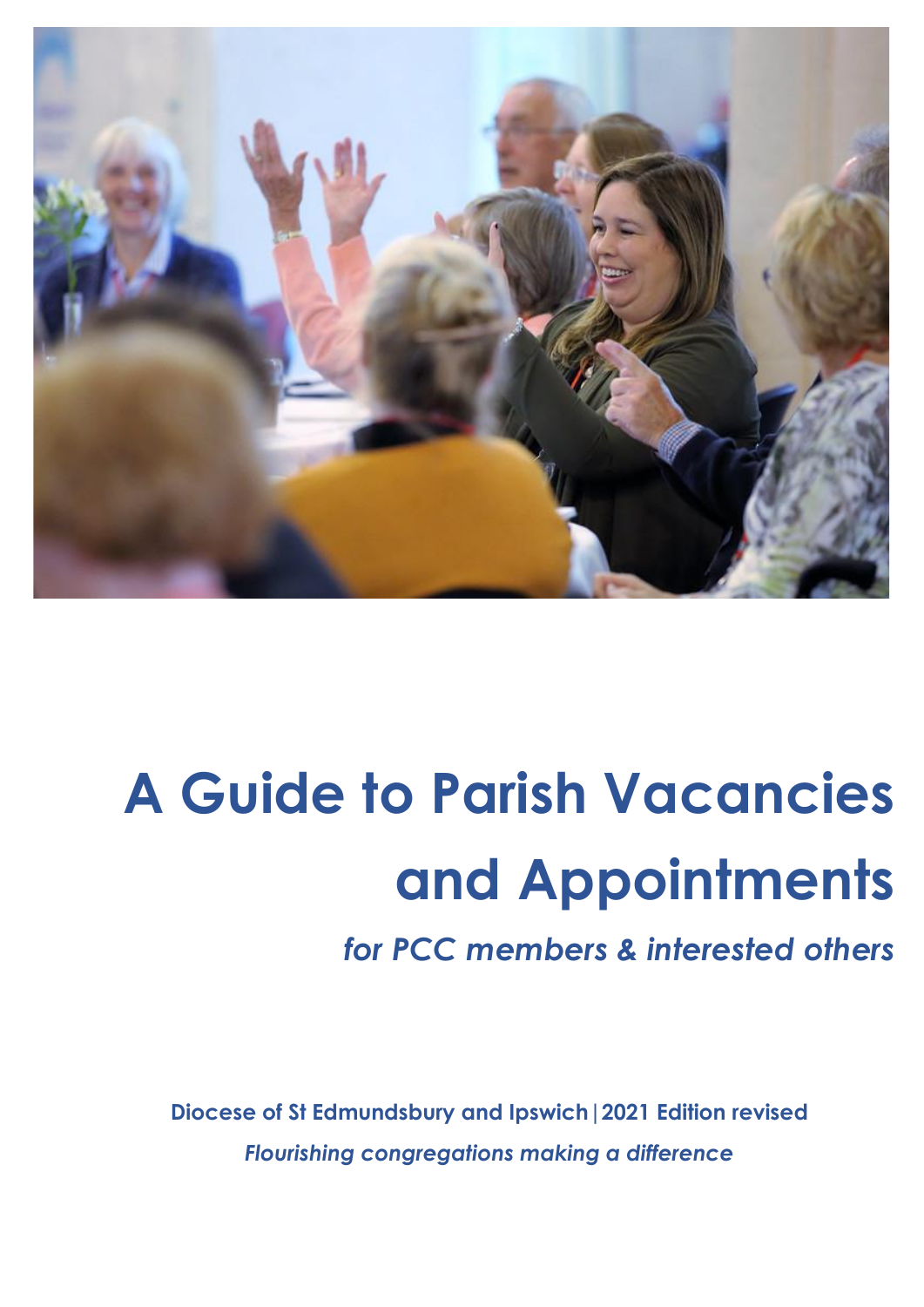

# **Introduction**

| <b>Preparing for the Vacancy</b> |
|----------------------------------|
|                                  |
|                                  |
|                                  |
| The parsonage house              |
|                                  |
|                                  |
|                                  |
|                                  |
|                                  |
|                                  |
|                                  |

# **The Appointment Process**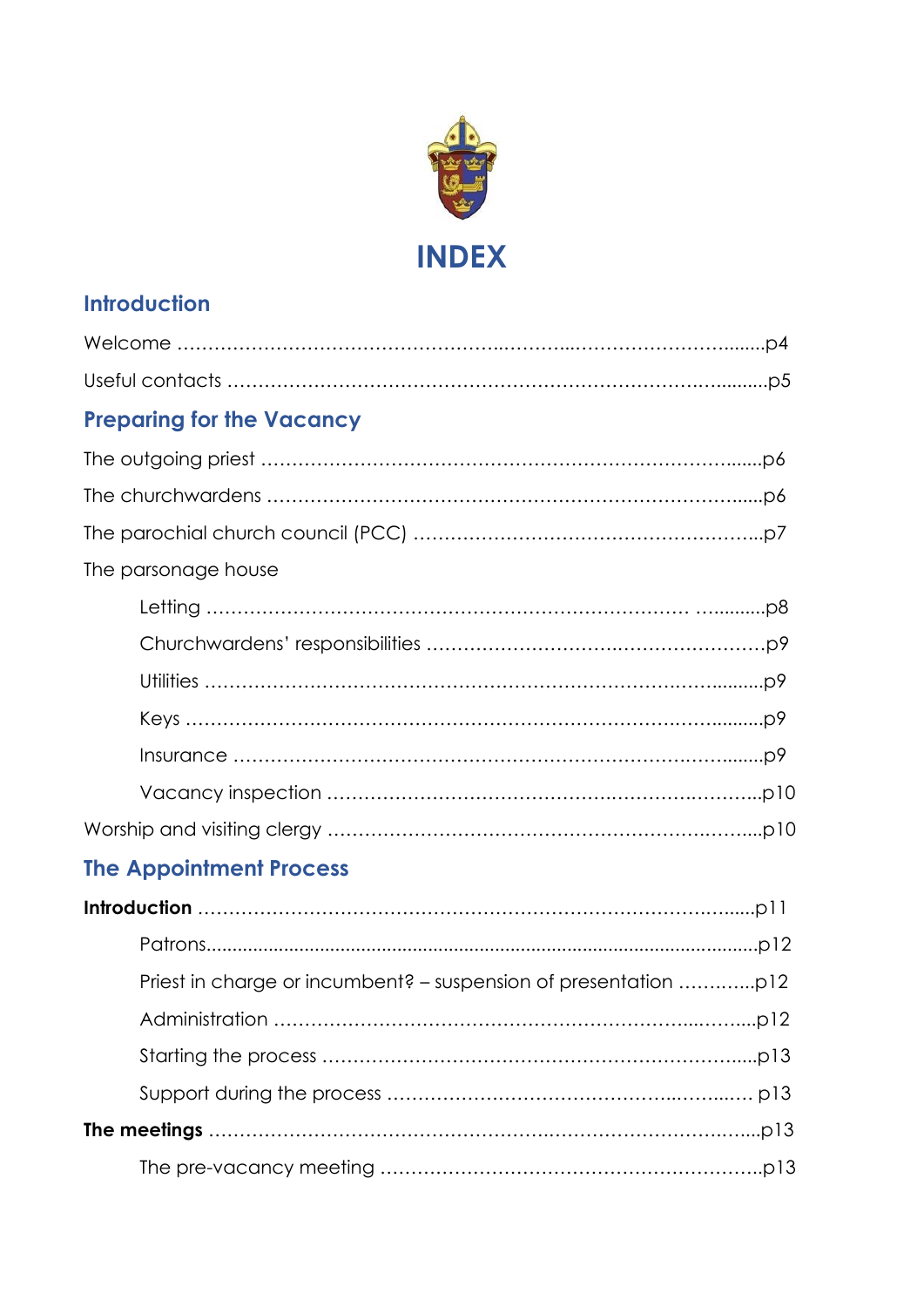# **The Selection of the Incumbent**

# **Welcoming the New Priest**

# **Appendices**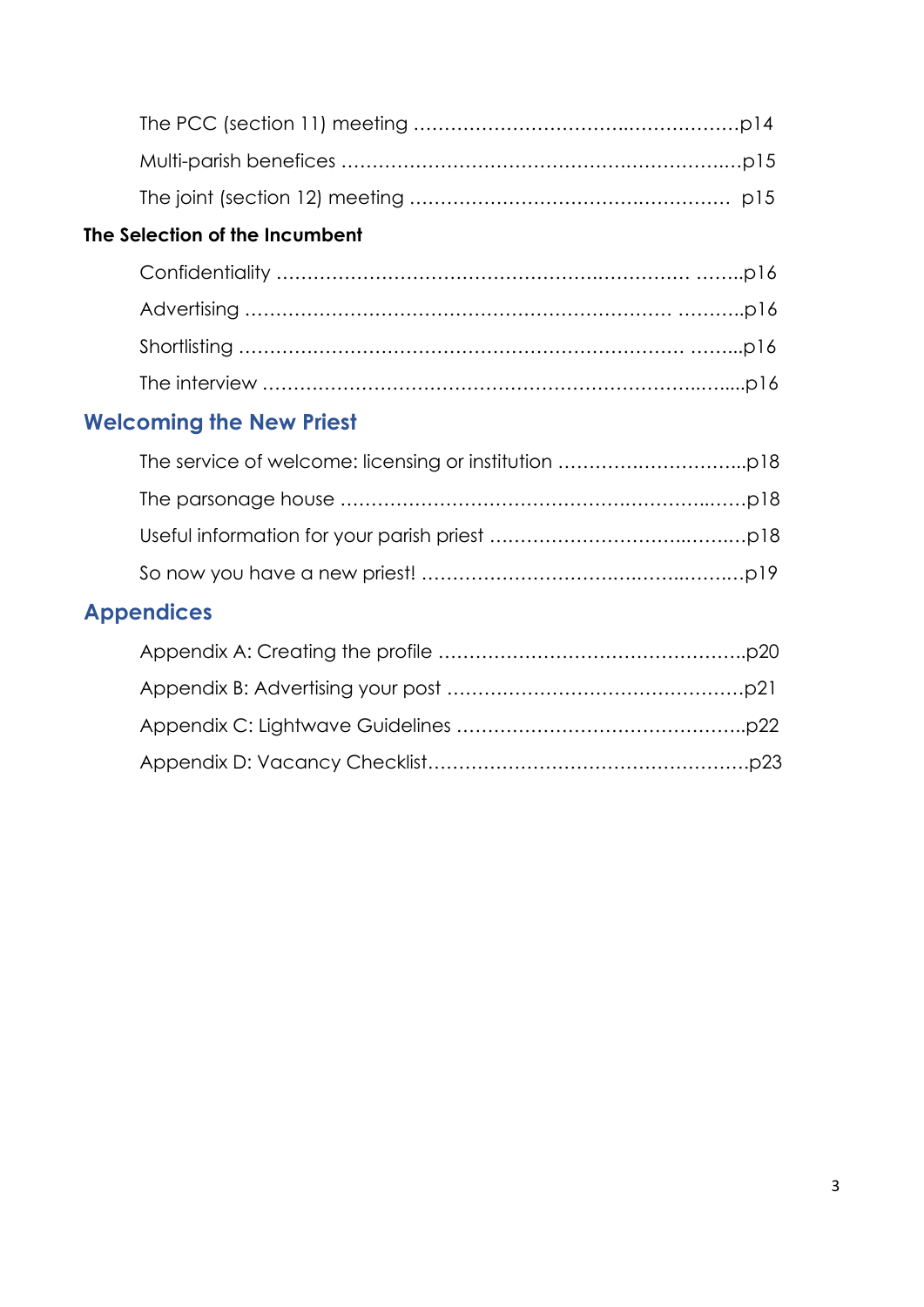# **WELCOME!**

Going into a vacancy may feel daunting. As the current parish priest prepares to leave, or indeed has already left, churchwardens, members of PCCs, rural/area deans, deanery lay chairs and others may find themselves wondering what happens next. What should they do to support the benefice and to ensure that the vacancy and the process of appointing a new parish priest go smoothly?

If you find yourself in this situation, then this document is for you! As archdeacons, we offer it as a guide to help you, to clarify expectations and procedures and to answer at least some of your questions. We will of course work closely with you through the vacancy. Ultimately, we all share the same purpose and goal: to work with God and to discern the leading of His Spirit, so that His kingdom may grow through the life and witness of our churches and people come to know the love of God in Jesus Christ.

This document deliberately tries to avoid too much technical jargon (there does have to be some!) and please note that for simplicity, whenever we refer to 'parish', we mean either parish or benefice, whichever the context requires. Most of our churches in this diocese are part of multi-parish benefices, although in a few of the largest, parish and benefice are one and the same.

Before we go any further, we want here to thank and acknowledge the wisdom of the registrar and of others from the diocesan office who have contributed to various sections.

Please feel able to contact any of us, or for administrative matters, Diane Matthews, our PA, if you have any queries. In the meantime, we will continue to pray and ask God's blessing on you as you enter this period of transition.

The Ven Dr David Jenkins Archdeacon of Sudbury

Secrete Gossey Rhiman King

The Ven Jeanette Gosney Archdeacon of Suffolk

The Ven Rhiannon King Archdeacon of Ipswich

January 2021 (updated November 2021)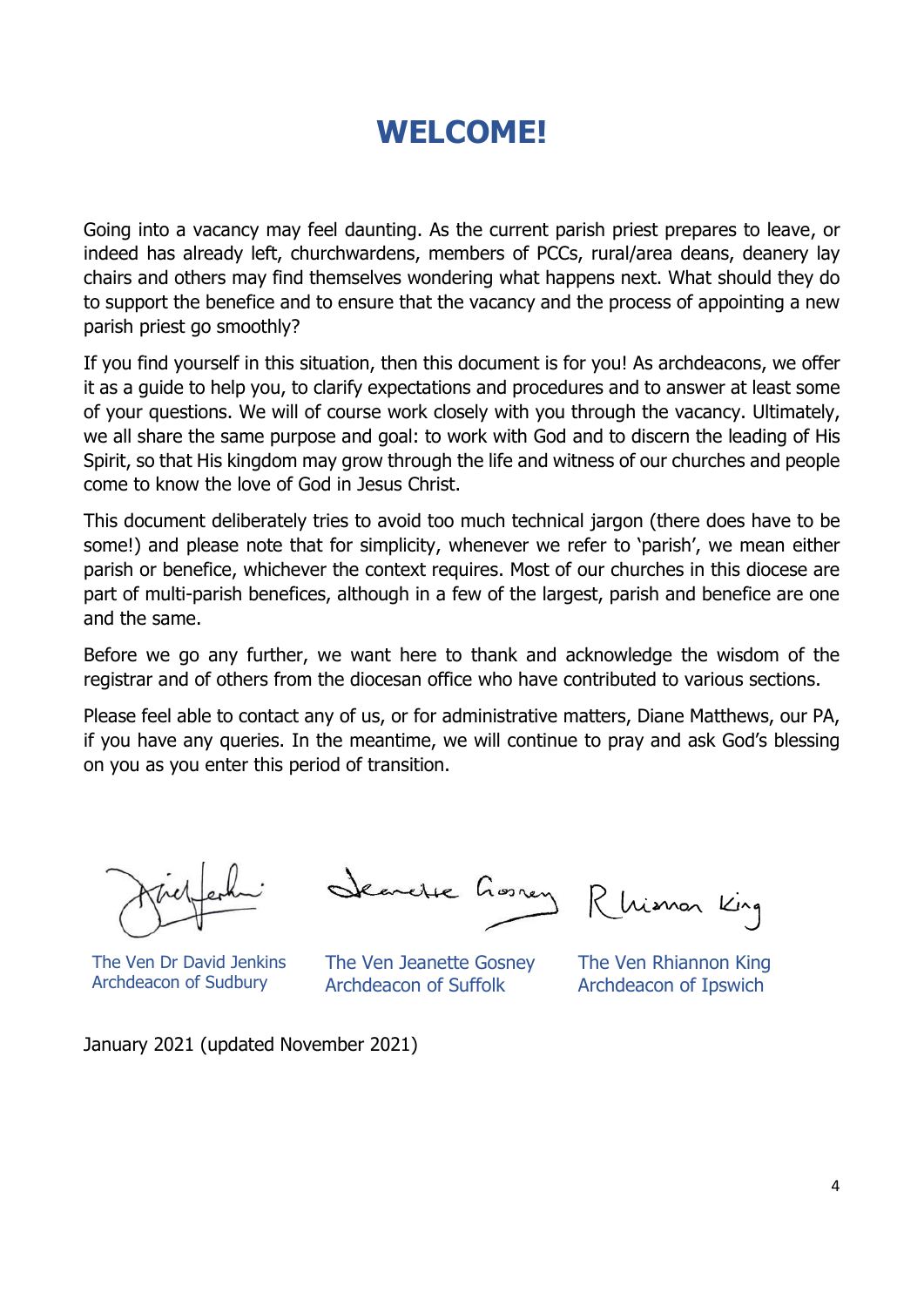# **USEFUL CONTACTS**

#### **Archdeacon of Ipswich**

The Ven Rhiannon King, 07595 880584 [archdeacon.rhiannon@cofesuffolk.org](mailto:archdeacon.rhiannon@cofesuffolk.org)

#### **Archdeacon of Sudbury**

The Ven Dr David Jenkins, 01284 386942; 07900 990073

[archdeacon.david@cofesuffolk.org](mailto:archdeacon.david@cofesuffolk.org)



#### **The Archdeacon of Suffolk**

The Ven Jeanette Gosney, 07710 479497 [archdeacon.jeanette@cofesuffolk.org](mailto:archdeacon.jeanette@cofesuffolk.org)

#### **Archdeacons' Office**

Archdeacons' PA: Diane Matthews, 01473 252829, [diane.matthews@cofesuffolk.org](mailto:diane.matthews@cofesuffolk.org) Assistant PA: Louise Richardson, 01473 252829, [louise.richardson@cofesuffolk.org](mailto:louise.richardson@cofesuffolk.org) The Bishops' Office, 4 Park Road, Ipswich, IP1 3ST

#### **Diocesan Office**

Alison Barker (reception), 01473 298500, [alison.barker@cofesuffolk.org](mailto:alison.barker@cofesuffolk.org)

St Nicholas Centre, 4 Cutler Street, Ipswich IP1 1UQ

#### **Diocesan Registrar**

James Hall, 01473 406270, [james-hall@birketts.co.uk](mailto:james-hall@birketts.co.uk)

#### **Diocesan Surveyor & Head of Property**

Dawn Gillett, 01473 298507 [dawn.gillett@cofsuffolk.org](mailto:dawn.gillett@cofsuffolk.org)

**Diocesan website:** <https://www.cofesuffolk.org/>

**Vacancies page:** <https://www.cofesuffolk.org/about-us/vacancies>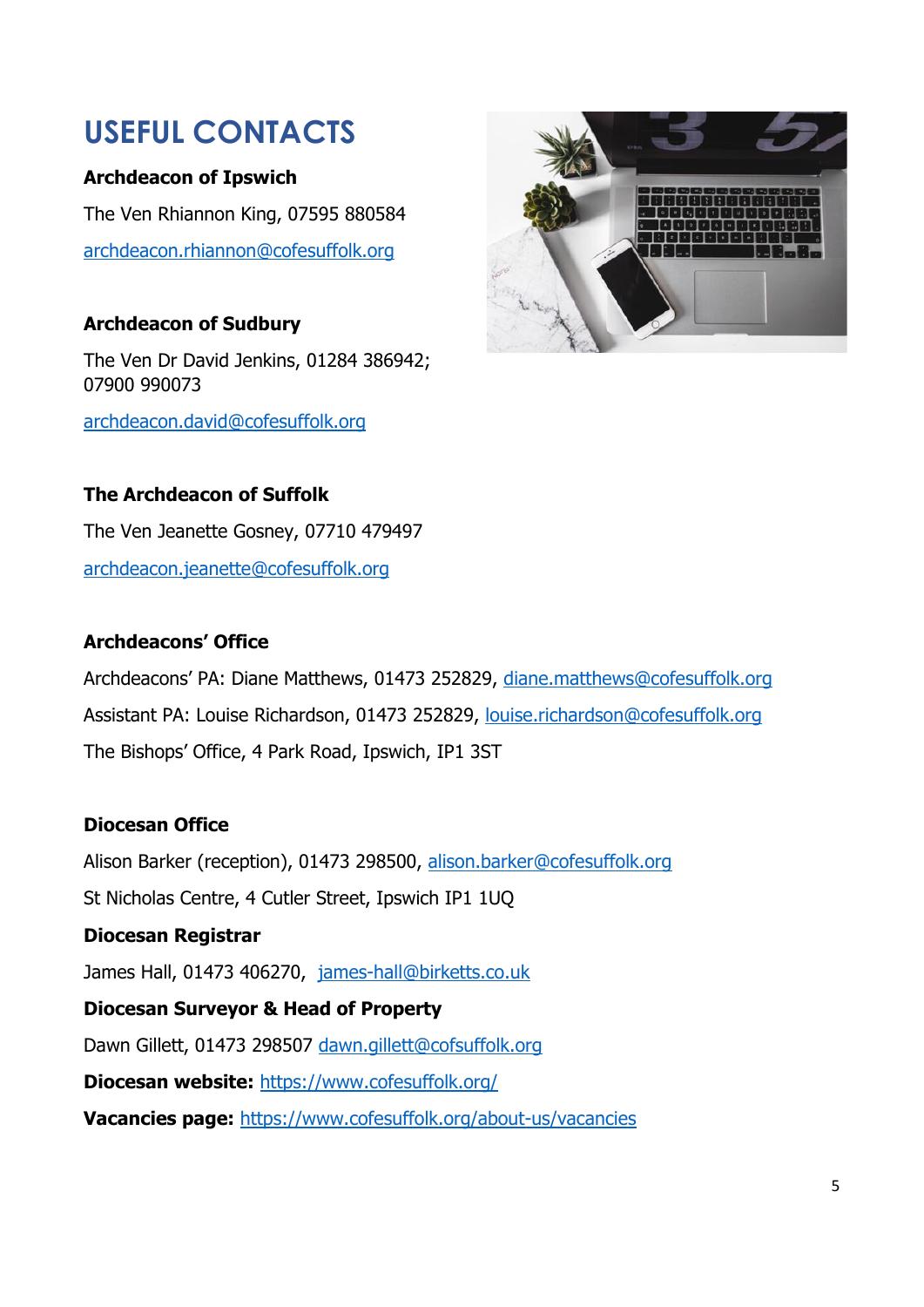# **PREPARING FOR THE VACANCY**

### **THE OUTGOING PRIEST**

Saying farewell to a parish priest can be hard. You will no doubt want to plan some sort of farewell. They will be able to tell you when their final service is and might have ideas of how they would like to 'end' their ministry among you, but there may be additional ways you can mark the ending - perhaps a gathering, and/or a card or gift, to enable people to say their goodbyes.

Alongside this, there are practicalities that you need to consider. You may not be aware of all the different things your priest may have been involved with, so appendix D gives you a checklist designed to get everyone thinking – you may have other ideas too! Where there is a parish administrator, it is probably best to involve them in the handover. Churchwardens, the other clergy, readers and licensed lay ministers are usually the other people who work most closely with the priest at this stage.

We suggest you give your priest a copy of appendix D in advance and then meet them to go through it.

#### **THE CHURCHWARDENS**

During the vacancy the churchwardens and the rural/area dean have legal responsibility for the parish (technically, they are known as sequestrators and the vacancy is known as a period of 'sequestration'). They ensure pastoral care and worship is maintained, fees for 'occasional offices' (baptisms, wedding and funerals etc.) and visiting clergy are administered correctly and PCCs continue to meet. Churchwardens please remember - your role is not to do it all, simply to ensure it is done!



Your most important role at this time is to encourage people to keep praying and to look after the morale of the congregation. Be positive, lend a willing ear and be ready to help  $$ but remember too to delegate areas of responsibility. Many parishes have licensed ministers (e.g. readers, self-supporting clergy (SSMs) and retired clergy (PTOs)) and elders who will take an active part in preparing and leading worship and providing pastoral care, for example, and who may be happy to oversee the rotas for services. Make use of the parish administrator, if you have one, and of the treasurer. Teamwork and regular, clear communication, both within the team and with the wider congregation, are essential and lie at the heart of the smooth running of a vacancy.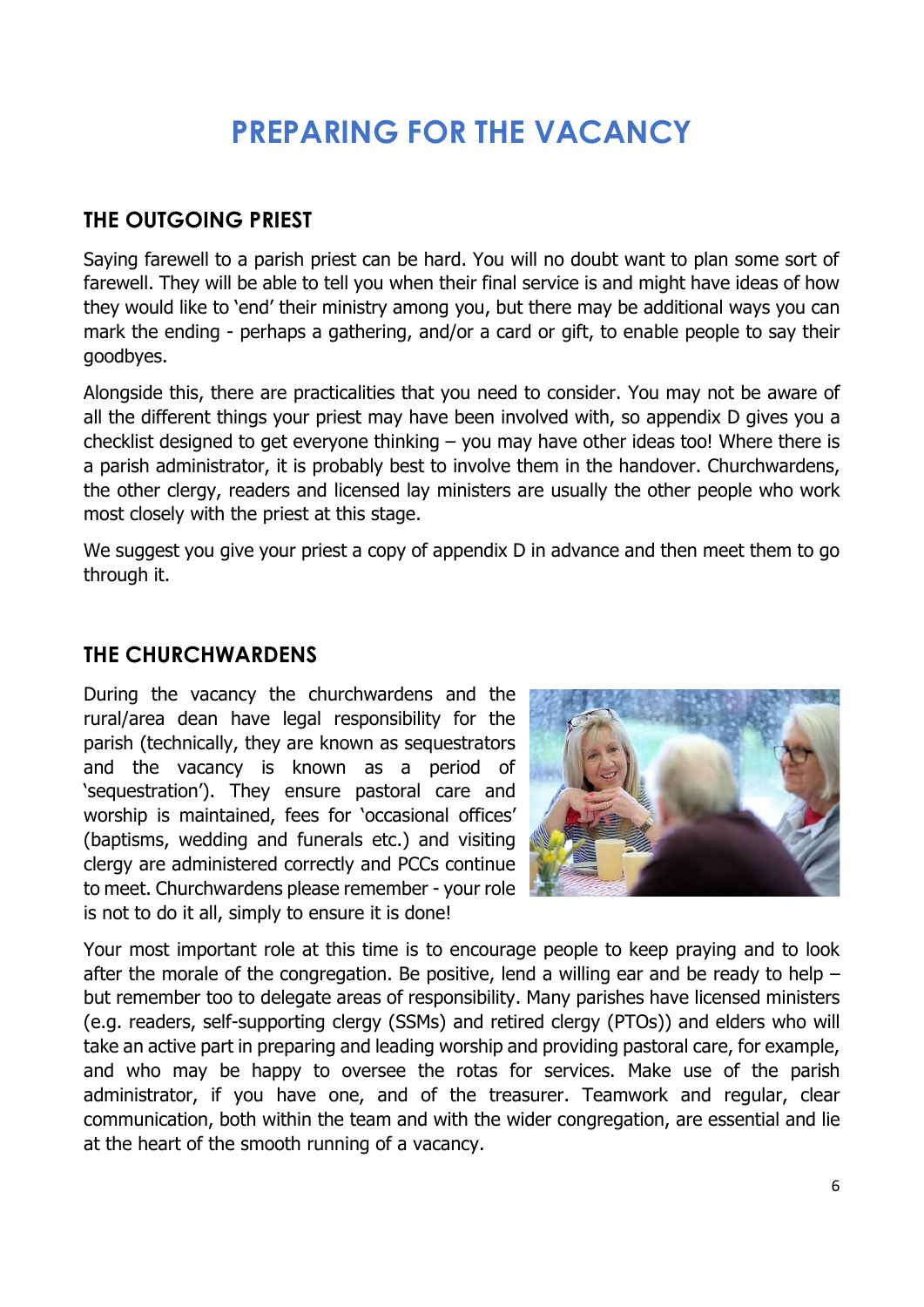You will at times need someone to turn to as a sounding board, particularly if unfamiliar circumstances arise. Please introduce yourself to the rural/area dean and archdeacon if you don't already know them. We are all there to help and will probably want to meet you to discuss the vacancy either before or immediately after the priest leaves.

Safeguarding is important for everyone and churchwardens will have done their basic and foundation level training. When a benefice goes into vacancy, it is important that at least two of the churchwardens in the benefice also complete the leadership level training so they are better equipped to support the benefice safeguarding officer(s) and are available as a point of contact in the absence of a parish priest. If churchwardens start leading worship in a vacancy, they should also complete the leadership level training. Leadership training can be accessed via the diocesan website - <https://www.cofesuffolk.org/promoting-a-safer-church>.

Try to keep things going as before and to encourage everyone to take pride in keeping up standards. This is a real opportunity for members of the church to grow together and to share responsibility for ministry and mission.

If you haven't already been sent one, have a look at the CPAS document, 'Growing through a Vacancy' [https://www.cpas.org.uk/browse-everything/growing-through-vacancy](https://www.cpas.org.uk/browse-everything/growing-through-vacancy-handbook)[handbook.](https://www.cpas.org.uk/browse-everything/growing-through-vacancy-handbook) This includes tips from national research about what helps churches to grow during this period of their life.

Try to ensure that your local community doesn't think that everything has stopped now that 'the vicar' has gone! Think about what goes in any local magazine, on your noticeboards and website/Facebook page etc. and perhaps contact your local parish council. If there is a potential or real 'crisis' that might hit the press, TV or social media platforms, please contact the rural dean and also diocesan communications [communications@cofesuffolk.org,](mailto:communications@cofesuffolk.org) (tel: 01473 298546 or 07468 474483) or Prominent (tel: 01473 276127 or 07403 401387) who help with our external publicity. For more information, see <https://www.cofesuffolk.org/for-parishes/communications-resources/> . Do not deal with the media yourself!

You may need to consult the Church Representation Rules for technical provisions about PCCs and the Patronage (Benefices) Measure (see below). Links to these are:

<https://www.churchofengland.org/more/policy-and-thinking/church-representation-rules>

<http://www.legislation.gov.uk/ukcm/1986/3/>

# **THE PAROCHIAL CHURCH COUNCIL**

A vacancy is a great opportunity for the PCC to take more responsibility for the running of the parish and for the congregation as a whole to work together in a common cause. The PCC represents the congregation and holds particular responsibility for the vacancy process as well as day-to-day matters. A successful vacancy often depends on how much confidence the congregation has in those 'steering the ship', so remember to let people know what is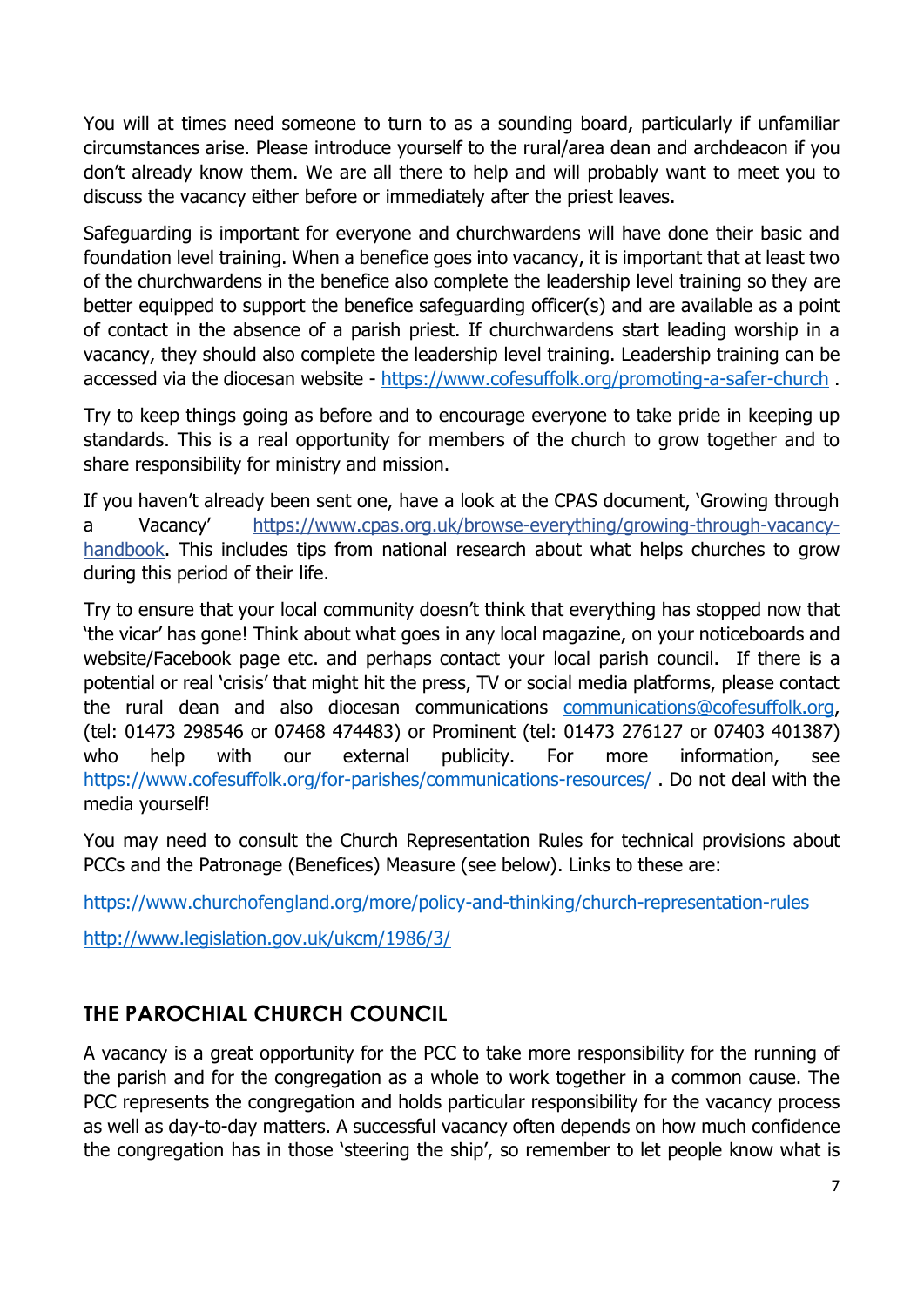going on. The churchwardens will rely even more than usual on every member playing their part. Constructive criticism, active participation, regular encouragement and practical support will all help the PCC work smoothly.

God's guidance and wisdom is always essential. Start and finish PCC meetings with prayer, making sure that you give it proper space and don't treat it as a mere formality. You might like to use the diocesan 'Growing in God' prayer (below) or the Grace or the Lord's Prayer as well as praying for the meeting itself.

> O Lord, our God, giver of life and growth, grow in us a longing for you, that we might deepen our faith; grow in us a compassion for your world, that we might serve our neighbours; grow in us a vision for your kingdom, that we might proclaim your love. By the power of your Spirit, and in Jesus' name. Amen.

The PCC should not make any major changes to policies or service patterns or start major initiatives during a vacancy. However, in order to grow, small changes may be needed. If in doubt, please consult the rural/area dean or archdeacon first.

During the vacancy, the vice-chair will preside at meetings. It is usual, but not essential, that one of the churchwardens takes this role.

The chairperson needs to be sensitive and have a light touch, but also be firm when needed. Try to keep meetings short and discussions inclusive of all. Business needs to be completed and accurately minuted, but meetings can be fun as well as focused.

# **THE PARSONAGE HOUSE**

**Letting**



Legally, responsibility falls on the rural/area dean and churchwardens, but in this diocese, parsonage houses are managed by the diocesan office and are usually let during a vacancy. We normally agree to an initial ten-month let, which can be extended as necessary. Before any letting, the diocesan surveyor will inspect the property and arrange for it to be put in a suitable condition. The surveyor handles all negotiations and administration for the letting.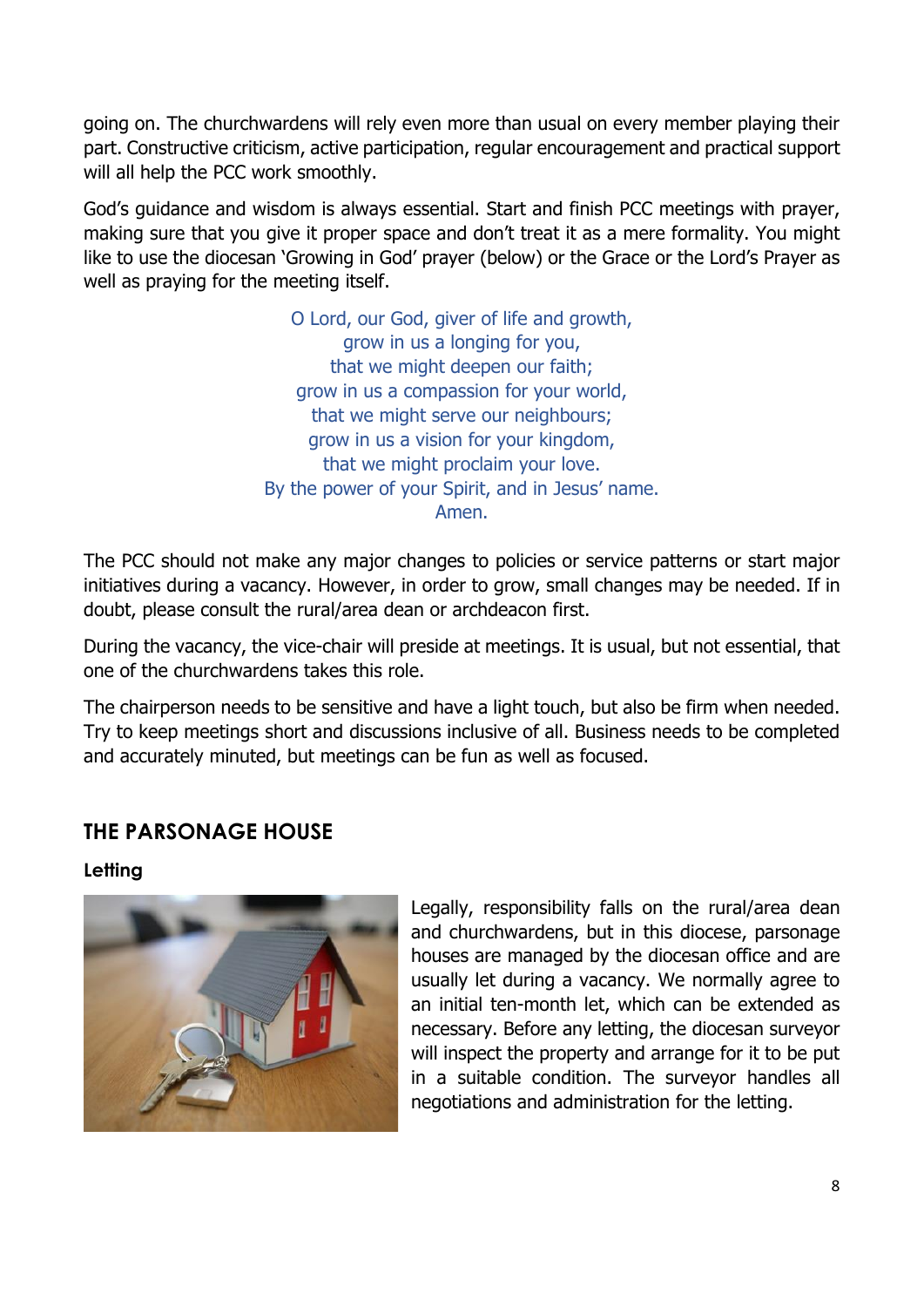Please remember to ensure that all possessions and equipment belonging to the PCC, e.g. photocopier, are removed from the house as soon as the priest has moved out.

If interview candidates need to view the property, please contact the diocesan office to arrange this rather than speaking directly to the tenants.

#### **Churchwardens' responsibilities**

The churchwardens are asked to exercise general supervision of the property, its garden, land and any outbuildings while it is vacant. Please liaise with the diocesan property department to confirm what is required. Expenses incurred through upkeep of the garden may be chargeable to the parsonage committee, but please check with the diocese before agreeing to pay anyone for this.

#### **Utilities**

While the property is empty, payment of Council Tax, water, gas and electricity bills becomes the responsibility of the diocesan parsonage committee. Please forward immediately any such bills or notices from local authorities addressed to the house to the diocesan office (contact details on page 5). It will have arranged with the outgoing priest to transfer responsibility for bills and will deal with payment. Please note, the diocesan office is not responsible for the cost of any telephone use by the parish during the vacancy (e.g. retaining the vicarage phone number and/or making use of voicemail on the vicarage office line). If you wish to put interim arrangements in place, please contact the diocesan office before doing so.

#### **Keys**

Having clarified arrangements with the diocesan office, the outgoing priest should leave all keys labelled within the house (in a secure place) and give the diocesan surveyor a main door key at the pre-vacancy check. Once the necessary works and checks have been carried out by the diocesan representatives, a key may be returned to the churchwardens/local person for weekly checks, depending on individual circumstances.

#### **Insurance**

The diocesan board of finance (DBF) insures the parsonage house, but while it is vacant cover is slightly reduced. For this reason the heating system will be drained during the winter months. Any property left in the house belonging to the PCC will not be insured, so please ensure that it is removed.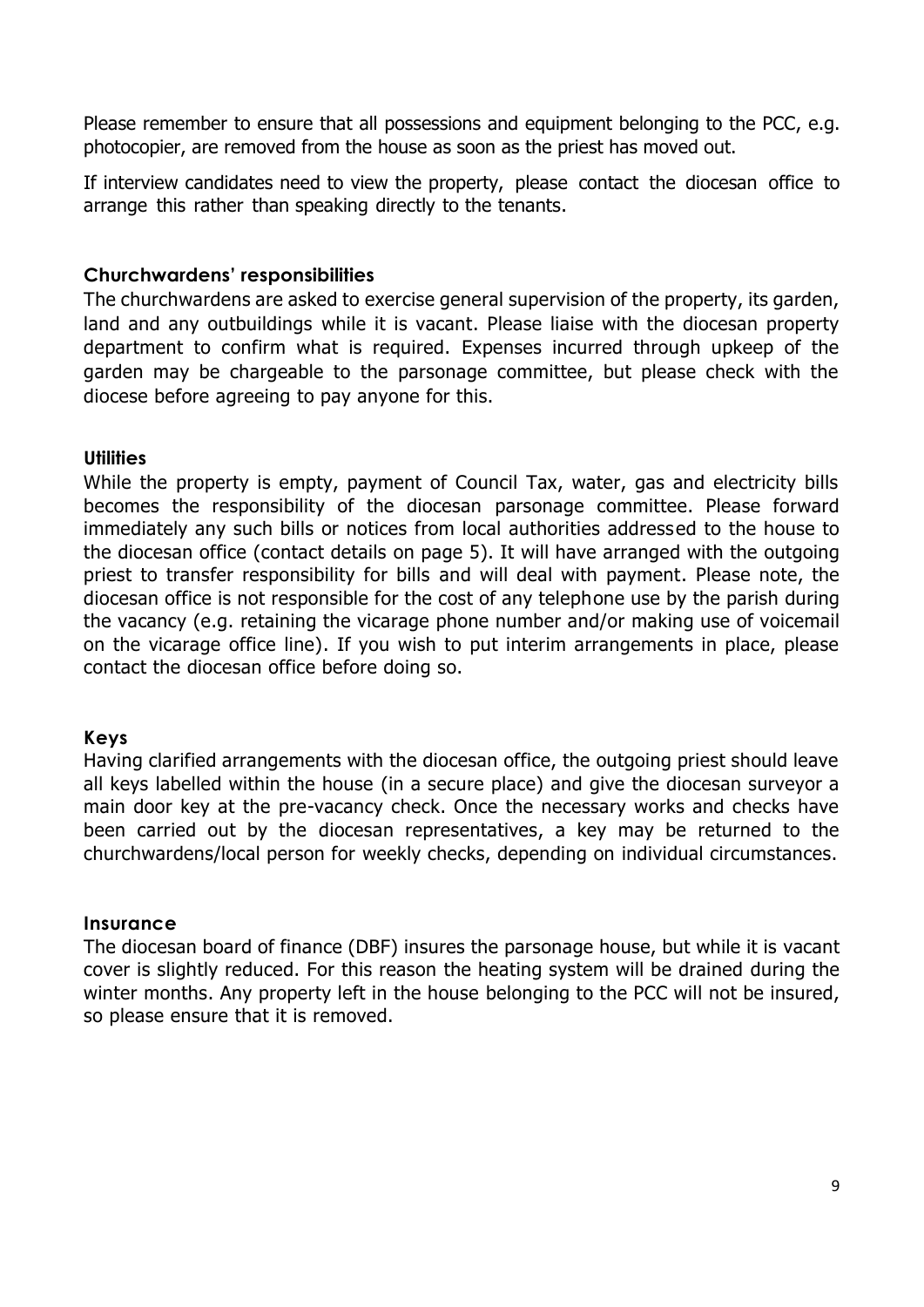

#### **Vacancy inspection**

When a priest is appointed and an occupation date has been agreed, the diocesan surveyor will arrange to inspect the property in order to assess any necessary maintenance. If the house has been let, this will usually happen after the tenant has left. The incoming priest will be sent a schedule of any work the diocese will carry out before they move in and the diocesan surveyor will ensure that it is

carried out. Please note, the diocese ensures that public spaces (such as study, entrance hall and downstairs cloakroom) are in a good state of repair, and the incoming priest will receive a removal grant to cover any decorating, carpeting etc. they want to do elsewhere in the property. It is not the responsibility of the parish to pay for or arrange for any of this.

For any queries relating to the parsonage house, please contact the diocesan property team on 01473 298512 or email: [property@cofesuffolk.org](mailto:property@cofesuffolk.org) where someone will be happy to help.

# **WORSHIP AND VISITING CLERGY**

The pattern of services should normally continue as before, and any services being taken by lay ministers or other clergy who usually take services in the parish can continue uninterrupted. However, we accept that occasionally a PCC may have to reduce the number or change the type of service (after discussion with the wider benefice where relevant), especially where it proves hard to find a priest to preside at Holy Communion.

You may need to invite clergy and lay ministers from outside the benefice to take services. Under sequestration, the diocesan board of finance (DBF) pays travel expenses (up to 100 miles return) for visiting licensed lay ministers (LLMs) and self-supporting ministers (SSMs) on receipt of a claim authorised by the archdeacon. Likewise, retired stipendiary clergy can also claim a fee of £25 for conducting a service (max £50/day), and for taking weddings and funerals. (N.B. Visiting stipendiary clergy claim expenses direct from the parish, but cannot claim fees.) SSMs and LLMs resident in the parish should continue to claim expenses in the same way as they did before the vacancy (i.e. from the parish or benefice account).

Please contact the rural/area dean for a list of ministers available to take services. They will usually ask the churchwardens to organise rotas and will work with you to make this as easy as possible. Churchwardens should of course also work with any benefice ministry team and the PCC where appropriate, although churchwardens have the final decision where there is a choice to be made. Don't forget that the bishops, your archdeacon and other diocesan clergy, such as those from the cathedral and diocesan office, may also be glad to come and take services for you.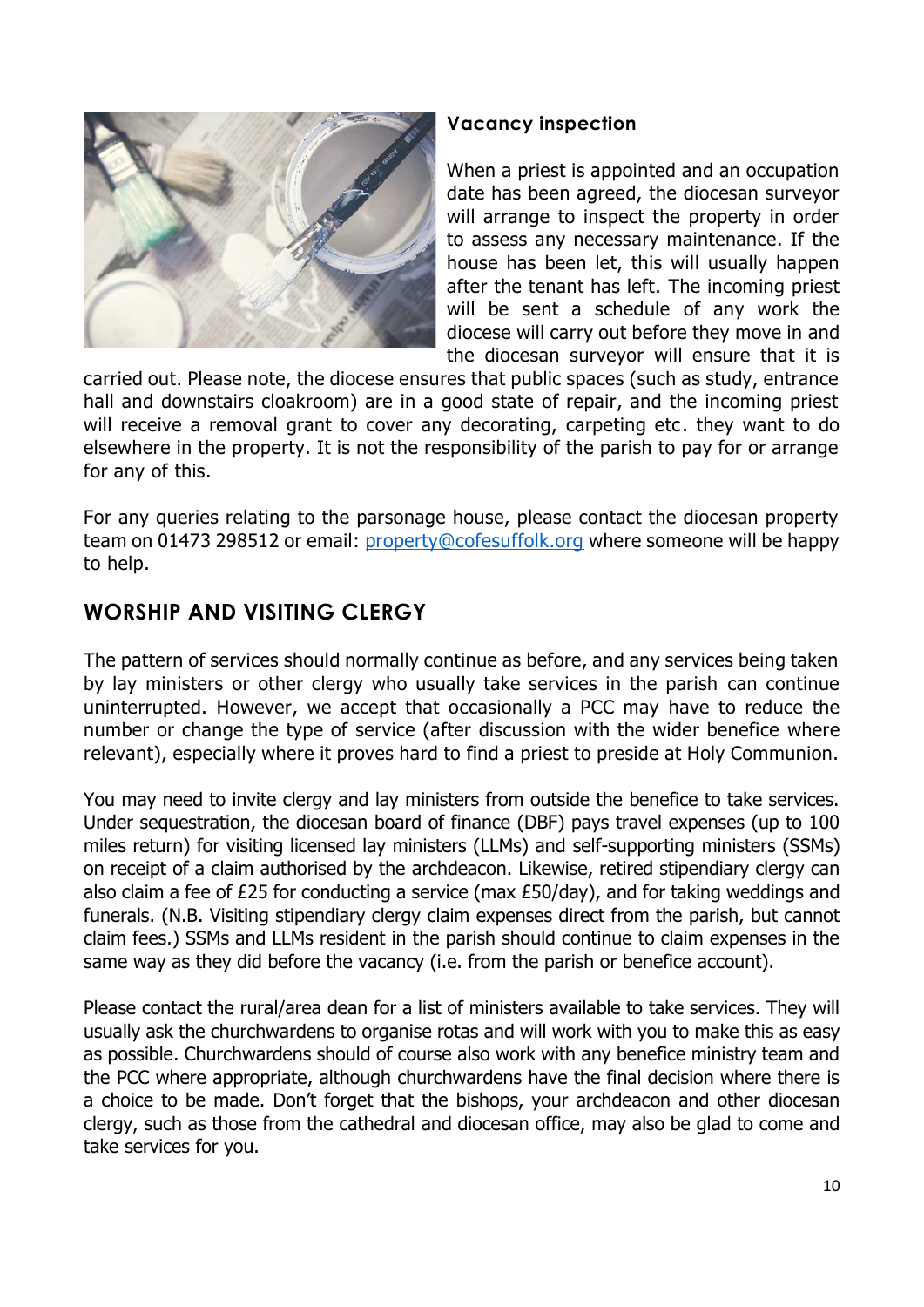Having different people to lead services each week can be an enriching experience. People often say how much they enjoy different styles, new ideas in sermons and seeing different approaches – even if it is not necessarily their preferred choice! It's an opportunity to enjoy the richness of ministry that God has given us. Please be welcoming of visiting ministers – you know what you 'normally' do, they don't! Think too about how you offer 'hospitality': e.g. if they have travelled a long way, would they like a cuppa or need the toilet before the service? If it's an 8.00am service followed by another, would they like some light refreshment? Could someone in the parish bring a thermos of coffee and a croissant!?

It is helpful to be in touch with the visiting minister a week or two before the service to confirm details. It is helpful to give them a contact phone number in case of a last minute need to get in touch. They might want to know a number of things e.g. what is the basic order of service; what are the readings; how many hymns – and whether they need to choose them; does someone lead the intercessions; what vestments are usually worn; will they be expected to sing any part of the liturgy; will any children be present? The minister may suggest changes, so please be prepared to be flexible. On a practical note, they may want to know about microphones, parking, and whether there are toilets! Some parishes prepare a set 'guide' to their normal service, which they send out to every visiting minister. Sometimes the outgoing priest prepares this before they leave.

# **THE APPOINTMENT PROCESS**

### **INTRODUCTION**

The process of appointing a new priest to fill a vacancy is governed by the Patronage (Benefices) Measure 1986 (as amended by later measures) [https://www.legislation.gov.uk/ukcm/1986/3.](https://www.legislation.gov.uk/ukcm/1986/3)

For legal purposes, the procedures are rather different when a team vicar is to be appointed and they don't apply at all to the appointment of a priest in charge rather than an incumbent (see the explanation of these terms below). Nevertheless, this diocese effectively operates the 1986 process in almost every case and that is what we describe here. The archdeacon or patron will inform the parish when there are slight variations. (N.B. The appointment will be for the whole benefice, but for simplicity, we refer here to 'parish', as each parish in a benefice will need to take note of the process.)

The aim of all appointments is to provide a framework to discern who God, through the Holy Spirit, is calling to be the next parish priest. This involves discussion and collaboration with three parties: the parish, the patron(s) and the bishop. Above all, it requires prayer and an openness to God's wisdom and guidance. Please make prayer a core part of any meeting related to the vacancy and include praying for the vacancy process in the intercessions in services.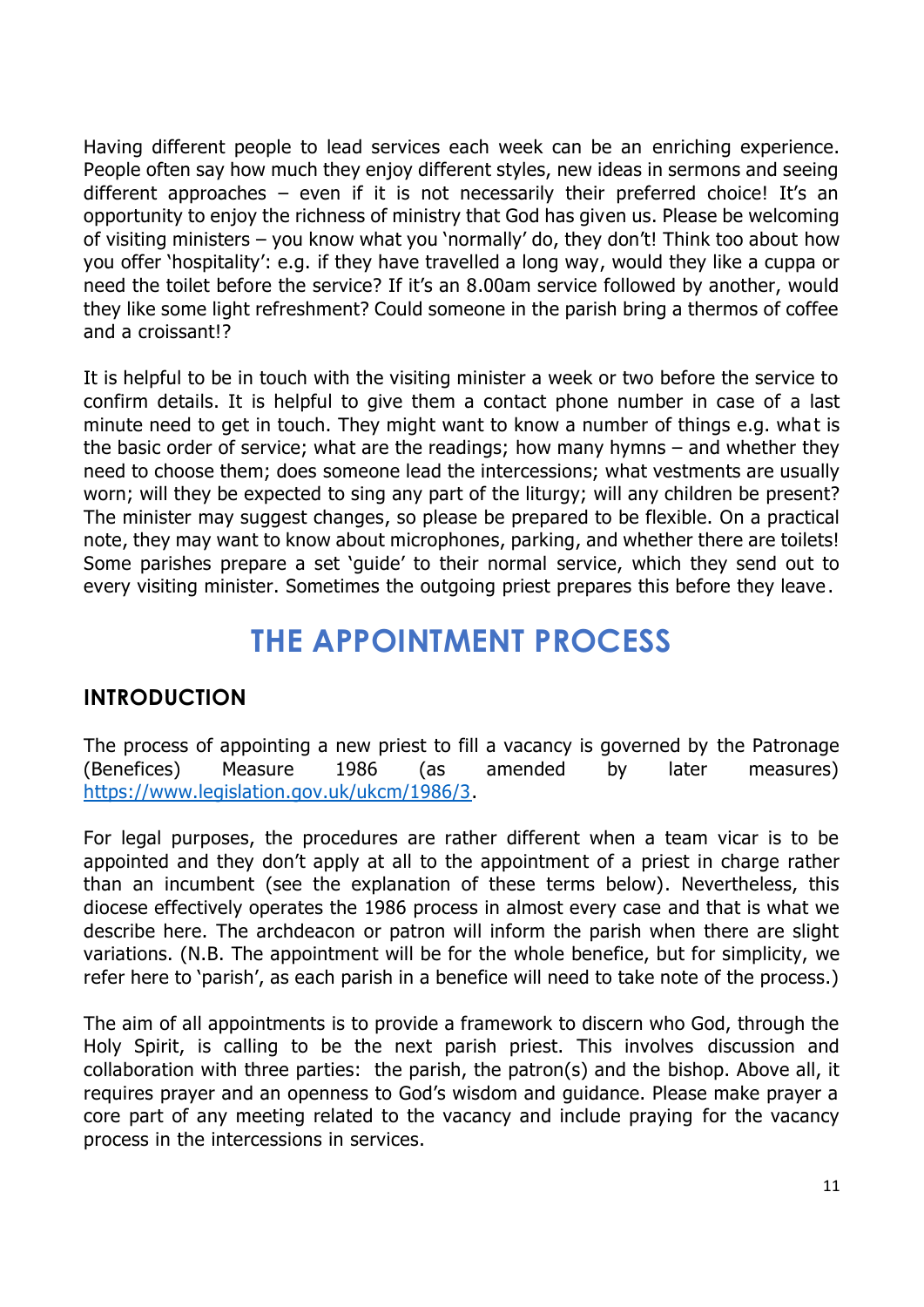#### **Patrons**

Historically, the patron of a parish did actually select and appoint the priest, to whom the bishop would then give authority to minister. It was a valuable right and used to be freely transferable. Things have changed, but the role of the patron is still important and technically, it is the patron who presents the new incumbent to the benefice i.e. asks the bishop to appoint Revd. X (the right of presentation). For many parishes, the diocesan bishop is the patron, which simplifies the appointment process. In other parishes, the patron may be an individual or a corporate body, and in some there will be several patrons who take it in turns to act or else do so jointly. Patrons vary in approach, but their role is to serve the best interests and traditions of the parish and to work alongside it. They can be very helpful and often take the lead in the appointment, working closely with you and the diocese. Your archdeacon can explain more and the corporate patrons often have websites with useful information.

#### **Priest in charge or incumbent? - suspension of presentation**

When a vacancy arises the bishop has the opportunity to suspend the patron's right of presentation. Suspension commonly happens where future pastoral re-organisation is envisaged e.g. uniting parishes, or putting them into one benefice or moving them between benefices. The process starts with discussions in the deanery followed by a recommendation to the bishop from the archdeaconry mission and pastoral committee. The bishop must then obtain the consent of the diocesan mission and pastoral committee and, through the archdeacon, consult with the patron, parish, rural dean and deanery lay chair. Instead of appointing an incumbent, the bishop will normally appoint a priest in charge, although the benefice technically remains vacant.

Whether or not the right of presentation is suspended, the appointment process for a priest in charge is for all practical purposes the same as for an incumbent. In both cases, all three parties – patron, bishop and parish - are closely involved. The final decision always lies with the diocesan bishop, who decides whether or not to license the nominated candidate.

#### **Administration**

Responsibility for liaising with the parish, bishop and patron lies with the archdeacon, who also works closely with the rural/area dean and deanery lay chair. Administration, including formal paperwork and any advertising, is routed through the archdeacon's PA from the bishop's office (unless the patron chooses to take the lead).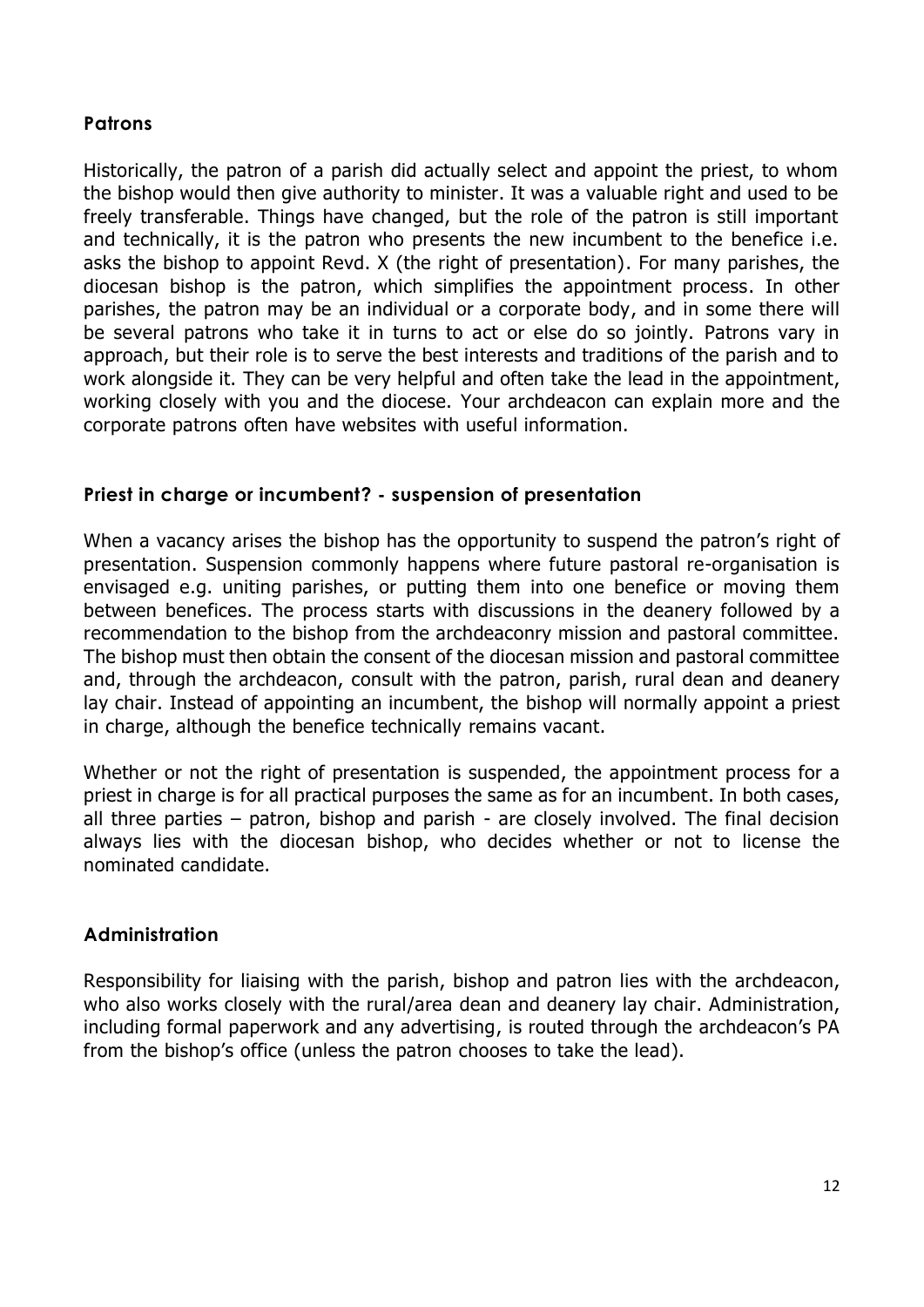#### **Starting the process**

The vacancy process usually takes several months to allow for sufficient consultation and the preparation of the parish profile (see below). It may well start before the outgoing parish priest has actually left. A vacancy can be challenging for a parish, but it is also an opportunity to step back, give thanks for what has been and then to look forward and reflect on the needs of the parish rather than rushing to replace the outgoing priest immediately. However, because vacancies are becoming increasingly difficult to fill and the post may need to be advertised more than once, starting the process early can help avoid a long period without a parish priest.

#### **Support during the process**

In addition to help from the archdeacon, rural/area dean and deanery lay chair, training and support are also available for PCCs on request, tailored to their individual requirements. This may cover thinking through the parish profile, defining the qualities required in a new incumbent and/or preparing to take part in the selection panel/interview. Please contact the Revd. Eleanor Goodison in the first instance [\(Eleanor.goodison@gmail.com,](mailto:Eleanor.goodison@gmail.com) 07876 143579) if you wish to take up this opportunity.

### **THE MEETINGS**

In this diocese, there are usually three meetings in the appointment process, the latter two governed by the Patronage (Benefices) Measure 1986 and subsequent amendments:

- 1. The pre-vacancy meeting
- 2. The PCC (section 11) meeting
- 3. The joint (section 12) meeting

### **The pre-vacancy meeting**

This is an informal meeting, usually initiated by the archdeacon, involving the churchwardens, the rural/area dean and/or deanery lay chair. It normally takes place once the vacancy has been formally announced (the outgoing priest should sign a deed of resignation/retirement before this happens). Its purpose is to assure the churchwardens of the support of the diocese and to outline the process. Following this meeting, the PCC starts work on the parish profile (see appendix A for guidance on this) and collaborates with any other parishes in the benefice to create a draft benefice profile in preparation for the section 11 meeting.

The archdeacon will probably also discuss with you whether the benefice can sustain a full-time post or whether further consideration needs to be given about appointing a socalled 0.5 post (3 days plus Sundays per week) or a 'House for Duty' post (2 days plus Sundays/week) instead.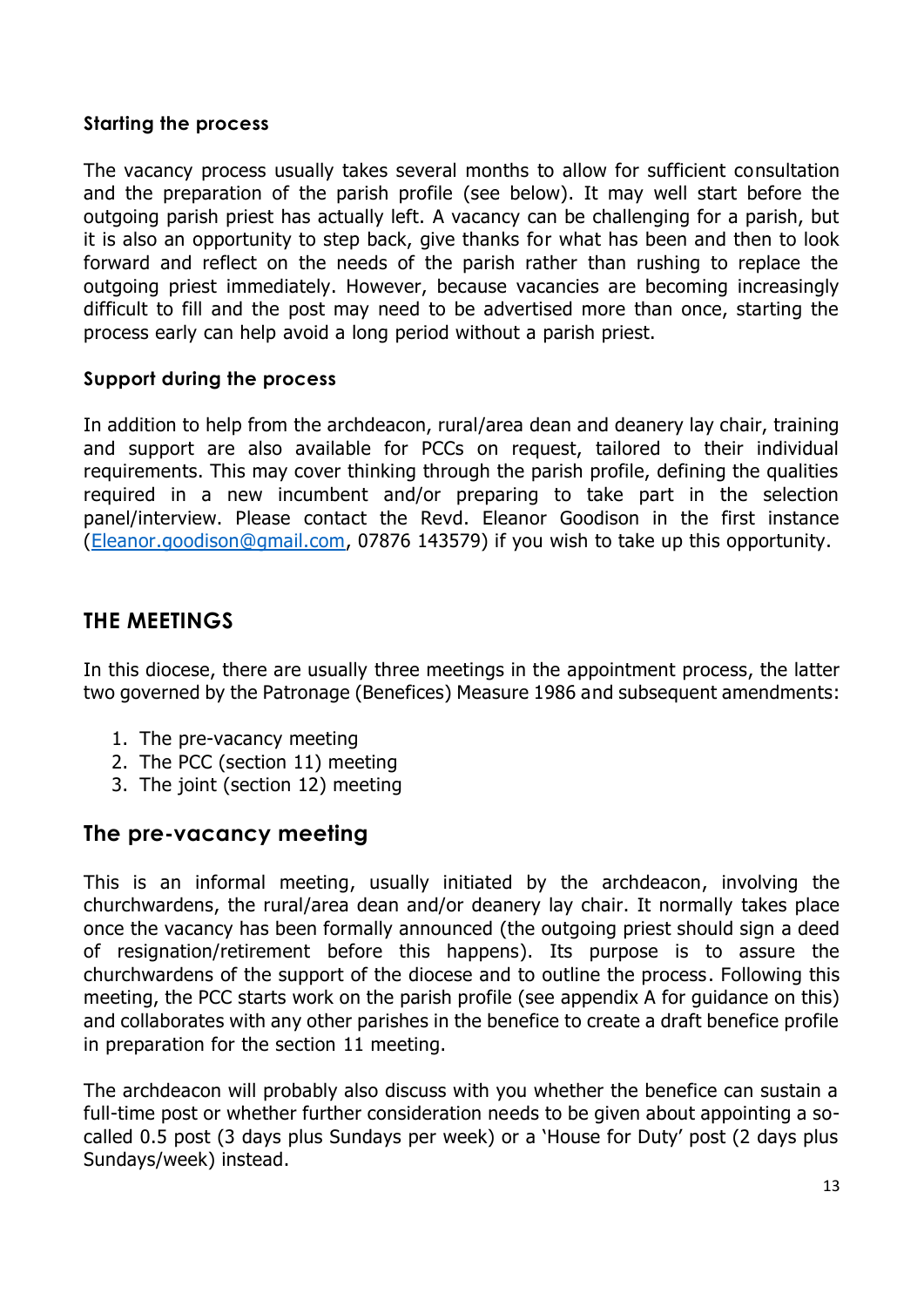If there is an active Lightwave group in the benefice, please see appendix C for guidance on how the group might be involved in the vacancy process.

# **The PCC (section 11) meeting**

The PCC will be asked to hold a meeting for the purpose of:

- 1. Agreeing the parish profile, which describes the conditions, needs and traditions of the parish. This should be sent as soon as possible to the archdeacon and the archdeacon's PA, who passes it to the bishop and the patron.
- 2. Appointing two lay members of the PCC (but see \*\* below and appendix C) to act as representatives of the PCC in the selection of the new priest.
- 3. Discussing the need and arrangements for advertising the post (see appendix B for guidance on this).
- 4. Deciding whether to request a 'section 12' meeting. In practice the PCC doesn't need to do so, because in this diocese, that meeting will happen automatically to enable the bishop (and patron if they so wish) to hear the views of the parish and be actively involved in the process before interview.
- 5. Deciding whether to request a written statement from the bishop describing the needs of the diocese, and the wider church. (Again, the PCC doesn't need to do this, because the bishop's office automatically supplies a statement for inclusion in the profile.)

The section 11 meeting is for all members of the PCC, excluding the outgoing priest and their spouse/civil partner, and the patron. The bishop and archdeacon do not attend. The meeting is usually chaired by the rural/area dean, and the deanery lay chair may attend.

It should also agree a venue for the section 12 meeting (see below), which should be somewhere with sufficient parking, toilets and facilities for refreshments (e.g. coffee/tea and biscuits on arrival). The provisional date and time of the section 12 meeting will usually already have been notified to the churchwardens by the archdeacon, although this may be changed if the section 11 meeting feels that more time to prepare for it is needed (e.g. if the profile needs significant adjustment).

It is also useful for the section 11 meeting to think about where interview candidates will stay overnight if travelling from a distance. This may be with a parishioner or in a local hotel or bed and breakfast. The cost of this accommodation and of the candidates' travel expenses is met by the parish/benefice. Please liaise with the archdeacon's PA about this.

Finally, the meeting should agree a potential venue for the interviews. There needs to be sufficient parking, and somewhere for candidates to wait, as well as a room for the interview itself. Toilets, simple refreshments and warmth are essential. The interview usually follows a service of Holy Communion where the bishop presides, so is often in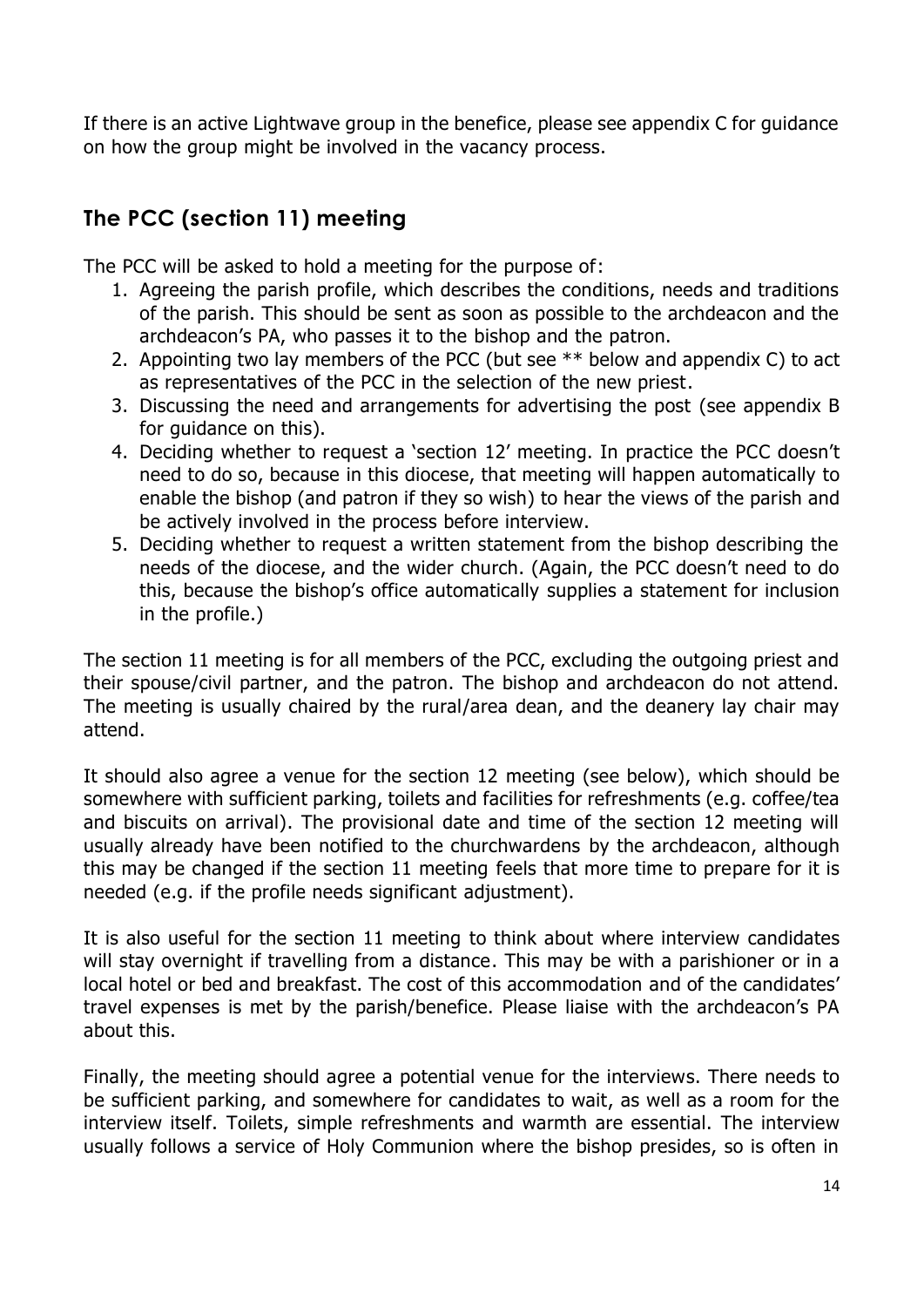or near a church. You should nominate someone or a small group to take responsibility for planning the interview days (see below). Following some good experiences in 2020, some aspects of the interview may take place via Zoom, if desirable.

Following the meeting, the chairperson notifies the archdeacon's PA of the elected parish representatives, the decision about advertising and any other decisions.

# **\*\* Multi-parish benefices**

Many benefices are 'multi-parish', comprising two or more parishes. In such a case, then, unless there is a team council or joint church council, the section 11 meeting should be of all the benefice PCCs together. Ideally, the PCCs should try to agree a joint profile for the whole benefice, although individual parishes may wish to provide their own separate statements. Other decisions must be joint decisions.

Each PCC is entitled to appoint one or two representatives in the selection process. However, in some cases even just one for every PCC will still make a very large interview panel once the bishop, patron, rural dean and lay chair are also included - which might be a bit daunting for the candidate(s)! Therefore the section 11 meeting should decide that only a specified number of the PCC representatives will actually participate in the selection process, so that the panel remains representative of the benefice but is not overwhelming. The meeting will decide who they should be.

It is helpful if the meeting can agree on one person to be the point of contact between the archdeacon, patron, parish representatives and churchwardens.

# **The joint (section 12) meeting**

This meeting is for all members of the PCC(s) as for the section 11 meeting, and in this diocese it is usually chaired by a bishop and attended by the archdeacon, patron(s), rural/area dean and deanery lay chair.

Its purpose is to discuss and agree any final adjustments to the parish profile, to clarify the situation about the parsonage house and any pastoral re-organisation, and to outline the next stages of the appointment process, including dates for advertising and interview. A model agenda will be sent out by the archdeacons' office.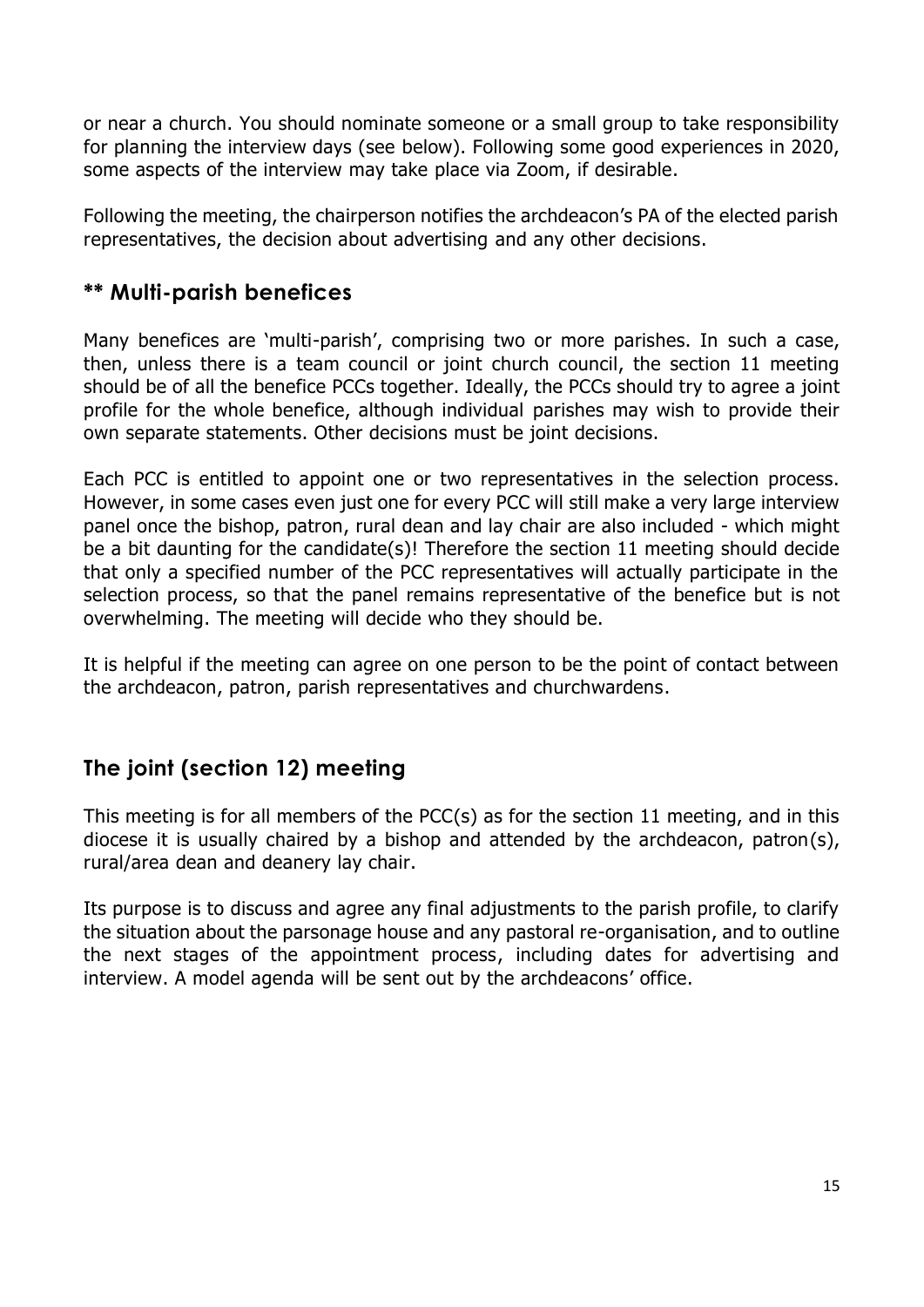# **THE SELECTION OF THE INCUMBENT/PRIEST-IN-CHARGE**

# **Confidentiality**

Throughout this part of the process, all details of applicants must be kept strictly confidential to the elected parish representatives. This can be very challenging as people will inevitably ask and want to know about potential candidates and the outcome of any interviews. Because of legal formalities and safeguarding checks, it may be two or more weeks before an appointment can be confirmed and absolute silence must be maintained until the official announcement. The reply to any enquiry or 'fishing' must always be that the information is confidential and any decision about the appointment is in the hands of the bishop. Details (paper or electronic) must be destroyed shortly after they have been used for the interview and a selection made.

# **Advertising**

See appendix B

### **Shortlisting**

The advert will state a closing date for applications.

Once this date has passed, the bishop's office or patron circulates applications to the parish representatives and, if required, there is a process of shortlisting prior to interviews. There may be only one suitable applicant, in which case the decision may be to go ahead with the interview or to consider re-advertising. Sometimes something in the profile or advert may need tweaking to make the post more attractive.

#### **The Interview**

This usually takes place over two days. The archdeacon's PA will provide sample outlines of interview days to help in the planning. The time between shortlisting and interviews can be quite short, which is why the section 11 meeting should consider the arrangements and decide who will take responsibility for this planning.

**Day one** gives the people of the parish the opportunity to meet candidates (and sometimes their spouses), and for the candidates to ask questions and get a feel for the context. Remember this is a process of prayerful discernment both for the receiving parish and the potential parish priest: is this the person God is calling to minister here? However, day one is not the formal interview and candidates, though clearly 'on show', must not feel grilled! You don't want to put them off, so do be friendly, open and honest. As you plan the day, make sure you include enough opportunities for food/drinks and loo stops! Remember not to exhaust the candidates – so don't finish too late. You and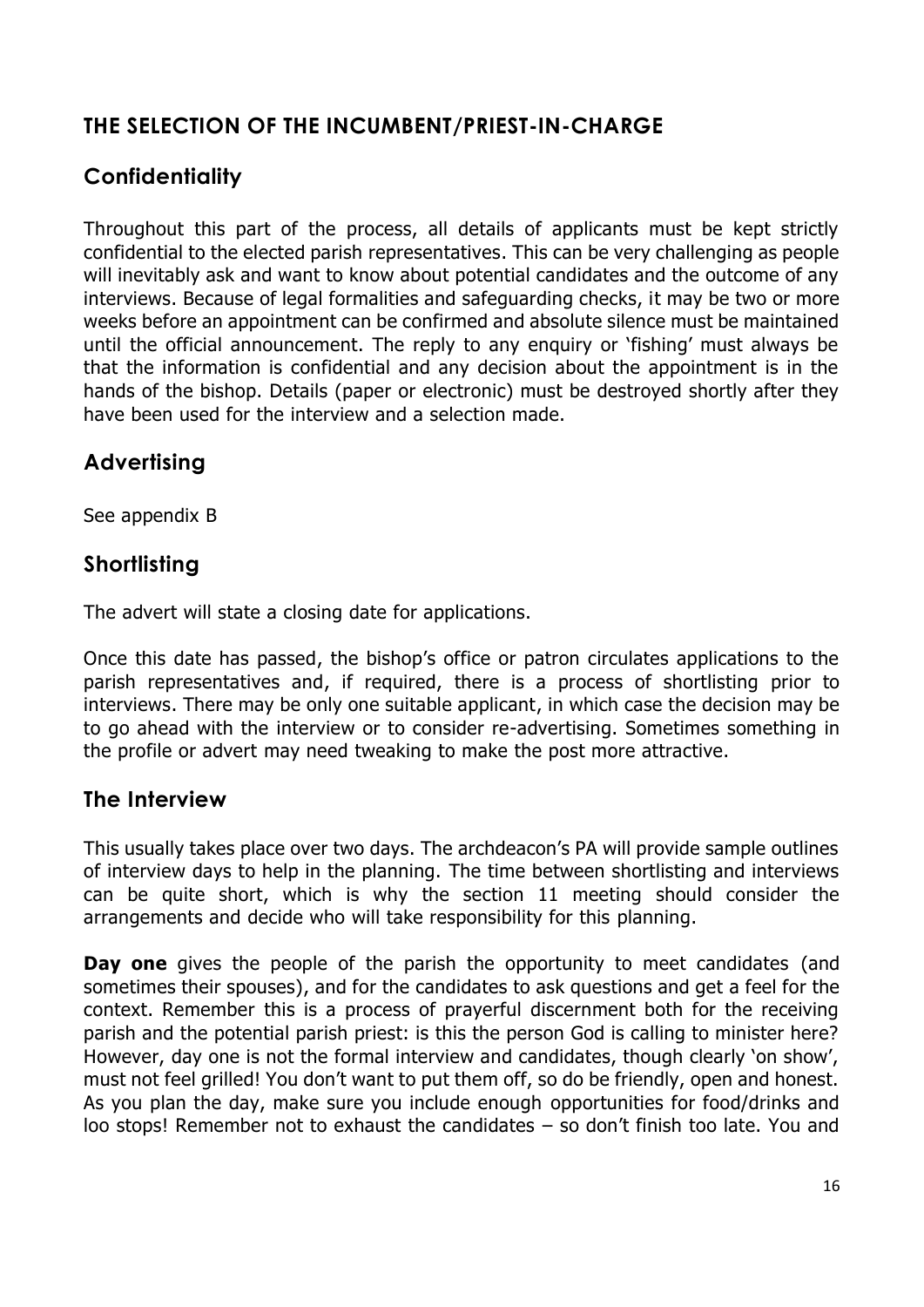they will need time to reflect before the next day. As before, make sure that parishioners keep the candidates' details confidential

Things you might like to include on the day:

- 1. A visit to the parsonage house liaise with the diocesan office property team about gaining access and timings. If there is a tenant, it may be necessary for all candidates to visit at the same time.
- 2. A visit to the various churches (it may not be possible to visit all in a large multiparish benefice)
- 3. A visit to a local school/college arrange this with the headteacher. Again, it may have to involve all the candidates at the same time.
- 4. A meeting with the 'ministry team' e.g. SSMs, other licensed clergy in the benefice, readers, elders. This could be over lunch or tea.
- 5. A meeting with children and young people's leaders, perhaps including some young people. Again, it could be organised around food.
- 6. An evening meal/bring and share supper (often fondly called 'death by quiche'!) when a wider group of parishioners can be invited.
- 7. Evening prayer/compline. Who will lead? not the candidate!

**Day two** of the interview process starts with a short, said service of Holy Communion (which anyone, including the candidates, can attend) where the bishop presides. The interview panel convenes immediately afterwards and is usually chaired by the bishop. The parish representatives, rural/area dean, deanery lay chair and patron are also present. Each candidate will be asked the same questions, and these will be agreed by the panel



before the interviews. Each interview usually lasts between 45-60 minutes and often includes a short, prepared presentation or homily from the candidate. Candidates are free to go after their interview.

The panel meets to make its decision immediately after all the candidates have been interviewed. The patron may need to be consulted (if not present). The panel's decision is a recommendation to the diocesan bishop, who has the final say. Once this is confirmed (often on the same day), the bishop contacts the preferred candidate.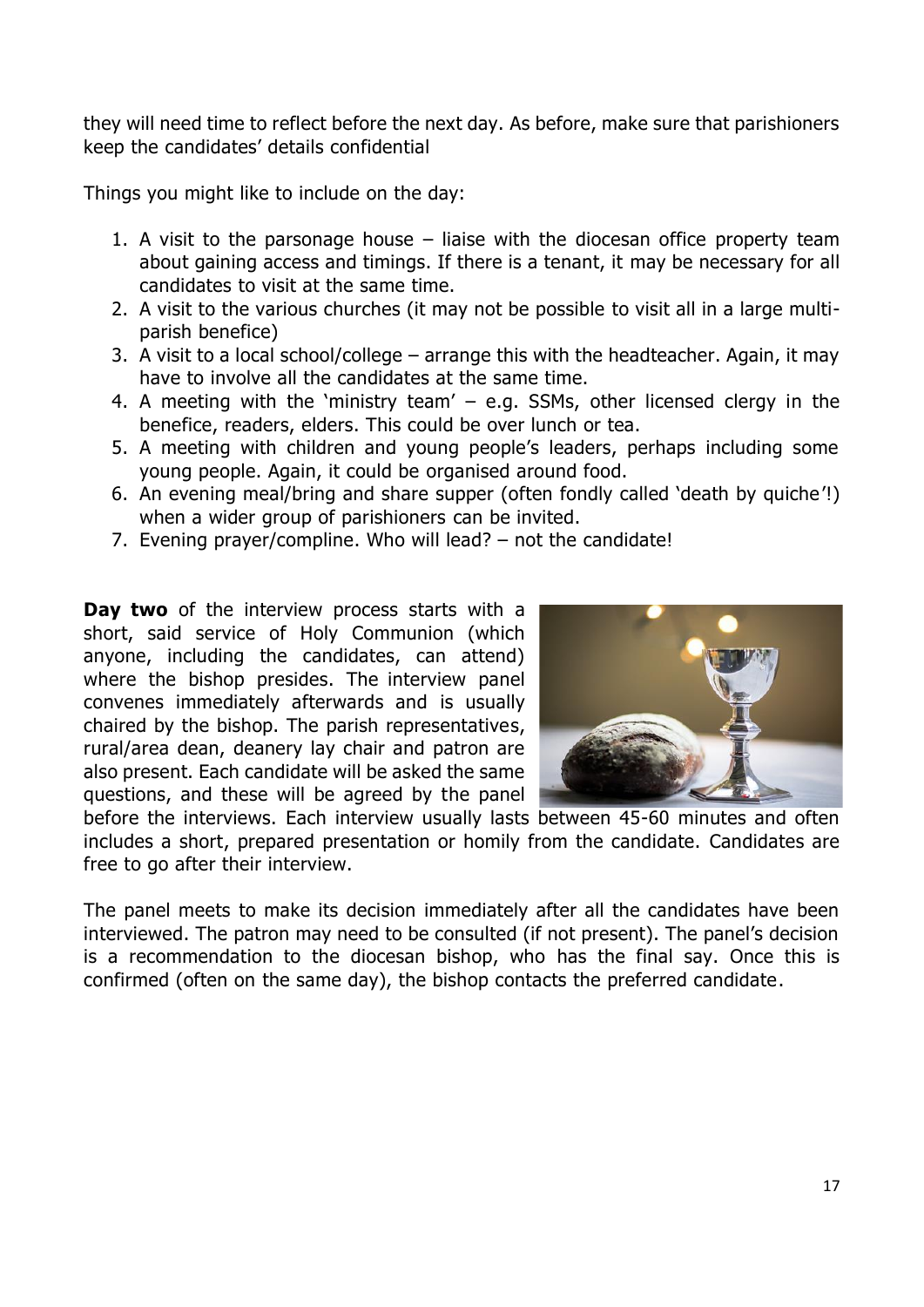# **WELCOMING THE NEW PRIEST**

The announcement of the new priest is co-ordinated so that it happens in the priest's current benefice on the same day as in yours. Remember it may be two or more weeks after the interview. A priest usually has to give three months' notice, so you now have time to prepare to welcome them! When you finally meet them, please don't expect them to remember your name first time: they know nobody and so many new faces will take time to learn. If you can repeat your name when you meet them a second – and third - time, they will be very grateful!

## **The formal service of welcome: Licensing or Institution**

The date for the formal service of welcome will have been agreed with the bishop. At the service, a new incumbent will be instituted (or collated if the bishop is the patron), and inducted; a new priest in charge will be licensed and installed. (The expressions are legal ones reflected in the wording of the document the priest receives and in physical aspects of the service in church.) The bishop's PA will liaise with the churchwardens and the incoming priest to arrange the service, for which there is a set format, and invitations will need to be sent out by the parish. As well as encouraging parishioners to attend, all deanery clergy and lay officers, representatives of other local churches, and local 'dignitaries' such as parish councillors and headteachers should be invited. The new priest will also want to invite their family and friends. Think carefully about the venue: parking, seating, where clergy will robe, options for refreshments, and toilets are all important considerations. The rural/area dean usually conducts a rehearsal a day or two before the actual service.

### **The parsonage house**

The diocesan property department will liaise with your new priest over their moving date, and will ensure that any repairs etc. are completed before they move in. However, if you can do a quick final clean, check that lights are working, give the grass a final cut and leave a box of groceries/box of chocolates/ bottle of wine/ flowers to welcome them, the gesture will not go amiss! A priest often moves in a week or two before the licensing/institution, so that they can settle in. Please don't expect them to engage with parishioners during this time – and do discourage parishioners from 'popping round'. The priest may choose to meet with one or two people such as churchwardens or ministry team, but this should be minimal.

### **Useful information for your new priest**

The information suggested below will vary, depending partly on what your outgoing priest left and what already exists, sometimes in a parish office. The suggested items may need to be repeated for each parish in a multi-parish benefice.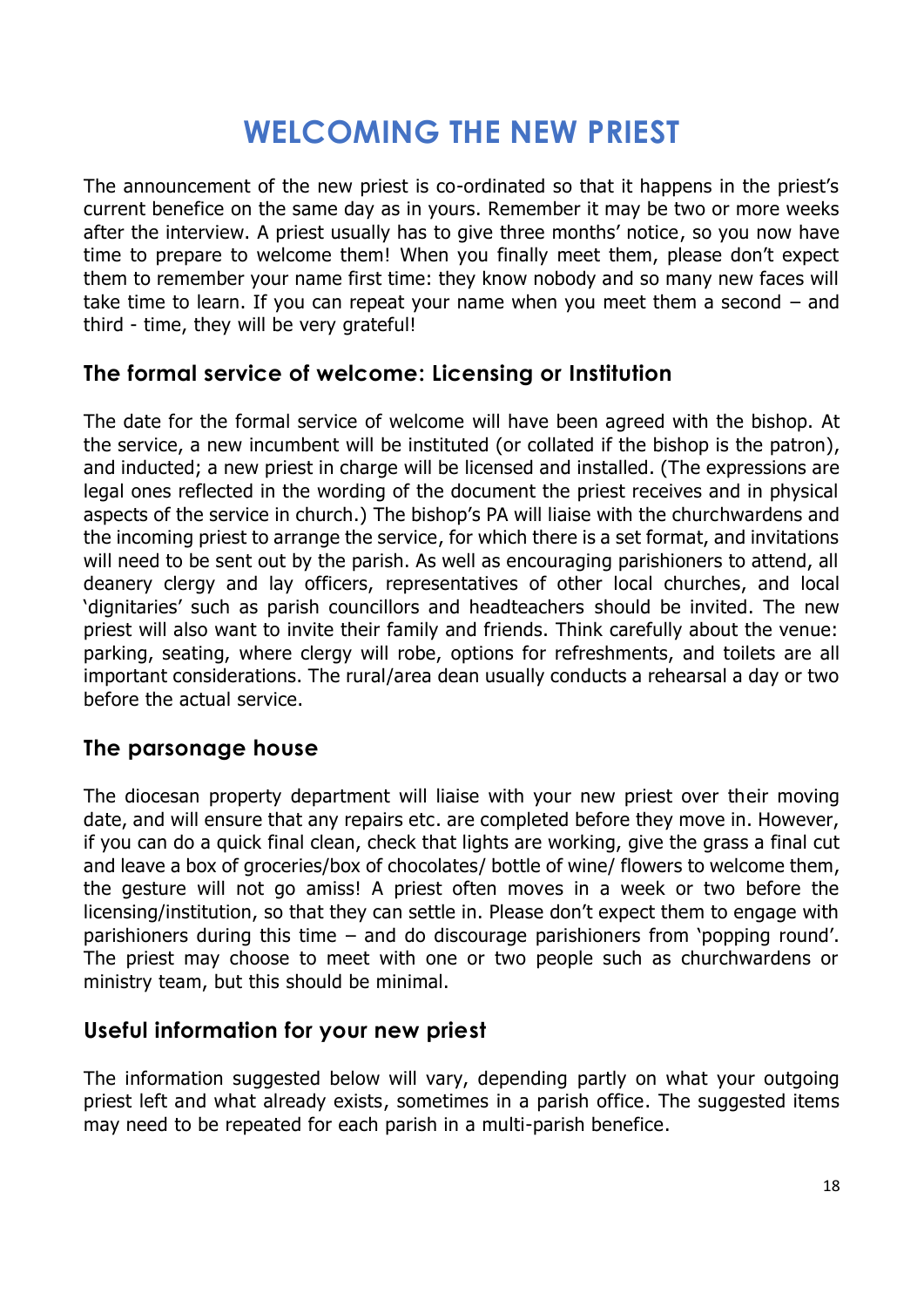- A list of PCC members and officers with contact details
- A pastoral list of the congregation with names and contact details possibly with photos too
- Contact details for other licensed ministers SSMs, PTOs, readers, elders etc.
- Names and contact details of the chairs of local parish councils
- Information about local schools/pre-schools contact details of the headteacher. (if there is a CofE school in the parish, the incumbent will be an ex-officio governor).
- Directions to the nearest post office/shop
- Details of bin collection days

#### **So now you have a new priest!**

Relief! Exhaustion! Excitement! Anticipation! Time to put our feet up? A whole mixture of feelings, especially for those who have had particular responsibility during the vacancy. It may actually be hard for some to 'give up' the control and influence they have had. However you are feeling, your role now is to help your new priest to settle, and to be supportive and responsive to their questions. There will inevitably be changes and you and your new priest will need to explore them together. A new future lies ahead, a new period of shared ministry, new hopes. God has led you this far. Trust God to lead you onwards into God's future – whatever that holds.

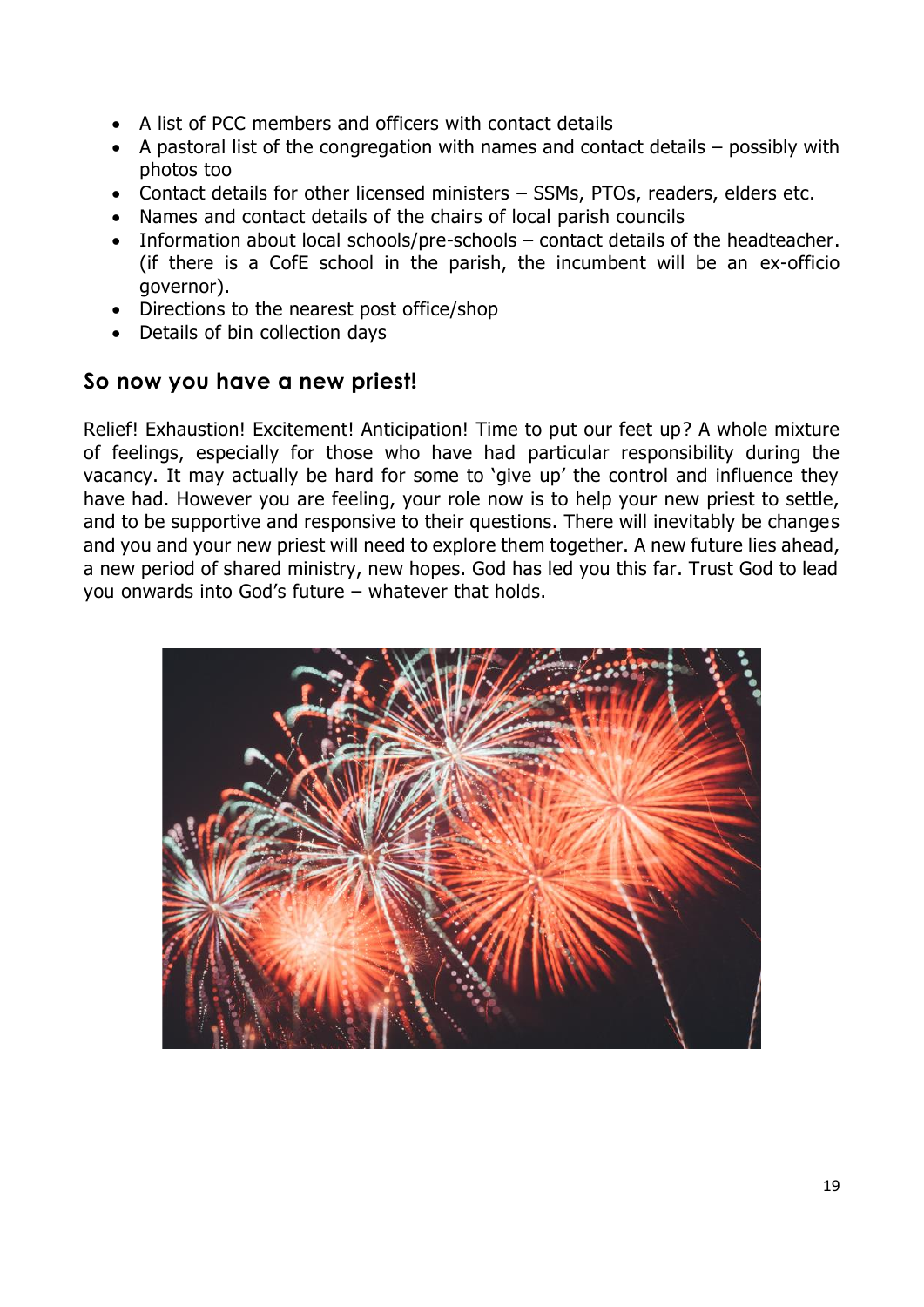# **APPENDIX A**

# **CREATING THE PROFILE**

The aim of the parish profile is to present a clear, attractive, upbeat and honest picture of the parish and the type of person you are looking for. It is the key document which candidates will look at (along with your website  $-$  so make sure that is also up to date and inviting!)

#### **Before you start:**

- Find the previous profile but don't be bound by it!
- Ask the archdeacon's PA to send you some samples or look on the diocesan website under vacancies.
- Agree who is co-ordinating a small group? Someone from each parish? Do you have one or two people with particular IT/design skills who can create an attractive document?

#### **Contents: some tips**

- Front page think of its visual impact, make it clear who you are and what the post is.
- High resolution, well-shot, up-to-date photos add impact. Include people, not just buildings. Make sure you have permission for all your photos, especially the ones of children and young people.
- A contents page is useful.
- The first page or two is critical: first impressions! Say what you are looking for in the new parish priest – what skills, gifts and personality. Describe who you are  $$ your vision/hopes/needs, your church tradition. Aim in the first page or two to help the potential priest answer the question: "what is the 'job'? – and might I 'fit'?" They need to get a sense that there is a 'job' to do  $-$  so include something about where you see areas for growth as well as describing your strengths. Any specific positives, e.g. run local food bank? Aiming for (or achieved) eco awards or carbon neutral? Established contactless giving? Candidates also need to be told that there are people who will support and work with them and care for their well-being such as respecting their days off.
- Say something about the local area. Candidates with families, for example, will want to know about schools. Healthcare, road and transport links and places to visit are also useful – sell Suffolk! A map is helpful to show where the benefice is.
- Details of the individual parishes. Each parish in a multi-parish-benefice could write their own section. Beware of giving too much historical information about the building etc. and focus on key hopes, vision, specific aspects of the role that might attract someone to the post. Say something about your activities – and tempt them to find out more from your website!
- Include a bit about the rectory, including photos outside (and inside if you can)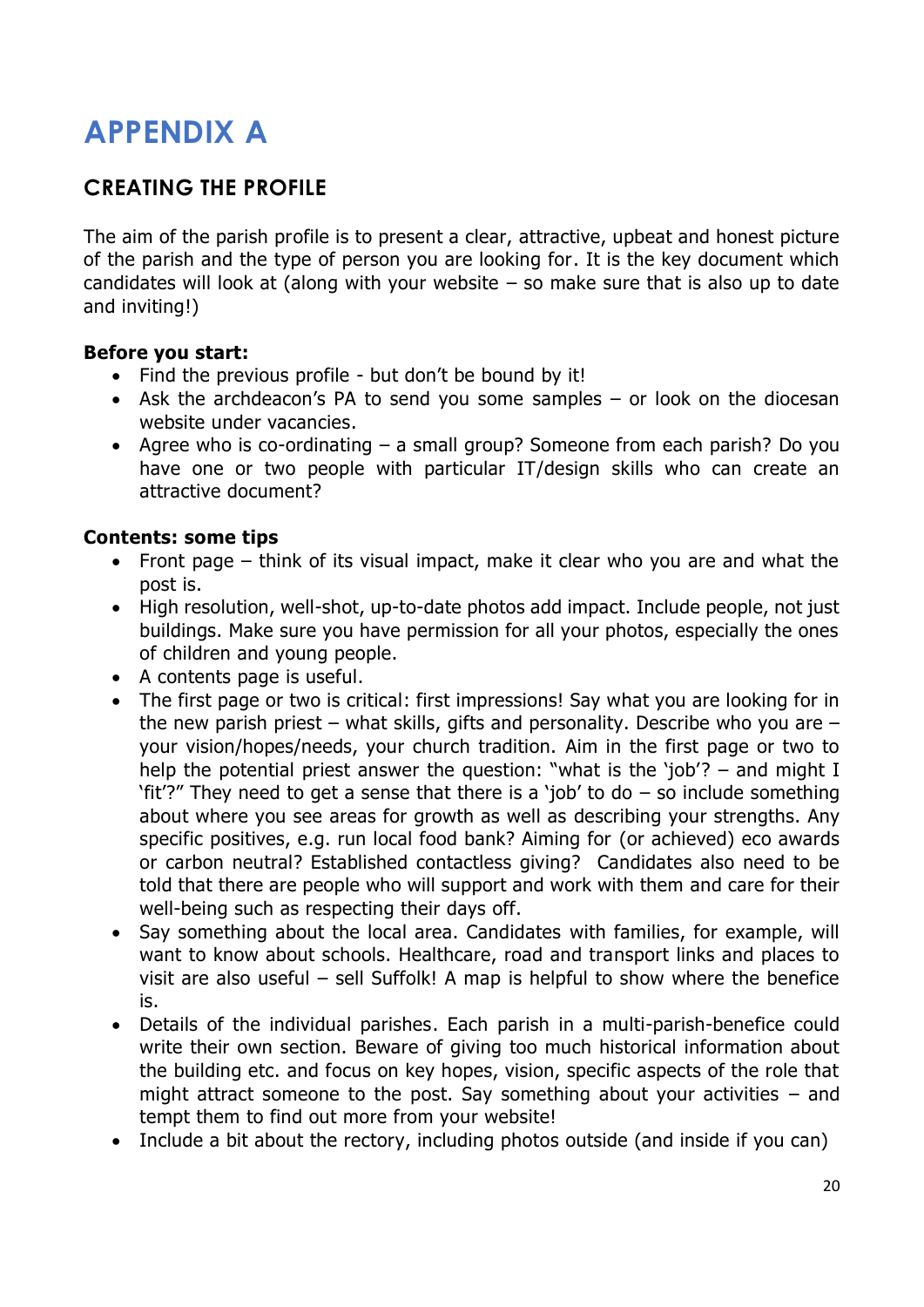- Layout  $-$  less can be more  $-$  'white space' around blocks of text is important. So think about the use of text boxes, different fonts, graphics etc. Make it easy to read – visually attractive and factually accurate. Dense text and too much information can be off-putting.
- Remember to give live weblinks where relevant.
- Ask the rural/area dean and lay chair to write something about the deanery. In Ipswich there is already an attractive page about Inspiring Ipswich which can be inserted. Ask the AD of Ipswich for it.
- Ask the archdeacon's PA to send you the sections about the diocese and Lightwave, especially if you are in the archdeaconries of Suffolk or Sudbury. See also appendix C if there is an active *Lightwave* group in the benefice.
- Statistical/factual information about the benefice. However, much of this will already be in the 'role description', a document collated and sent to potential applicants by the archdeacons' PA, who will ask you for help in preparing it, so there is no need to repeat it in the profile.

# **APPENDIX B**

### **ADVERTISING YOUR POST**

Normally, the post will be advertised and the section 11 meeting will agree details. The archdeacon will draft the advert (based on the parish profile) and liaise with the parish representatives and rural/area dean about the wording. There is a standard diocesan template (see right and below) and the archdeacon will ensure the post is advertised according to the parish's wishes.



The advert will automatically be placed on the diocesan website along with the parish profile and role description. The patron may also choose to advertise the post through their networks (e.g. New Wine, HTB, Forward in Faith etc).



It is for the section 11 meeting to decide if it wishes to advertise in the national church newspapers (hard copy and online versions). The parish/benefice pays for this (unless you have a generous patron!). Most benefices choose to advertise in the Church Times. There are various size options, which affect the costs. Costs vary from about £800 for a standard advert to £1000+ for a larger version with a picture. None of the adverts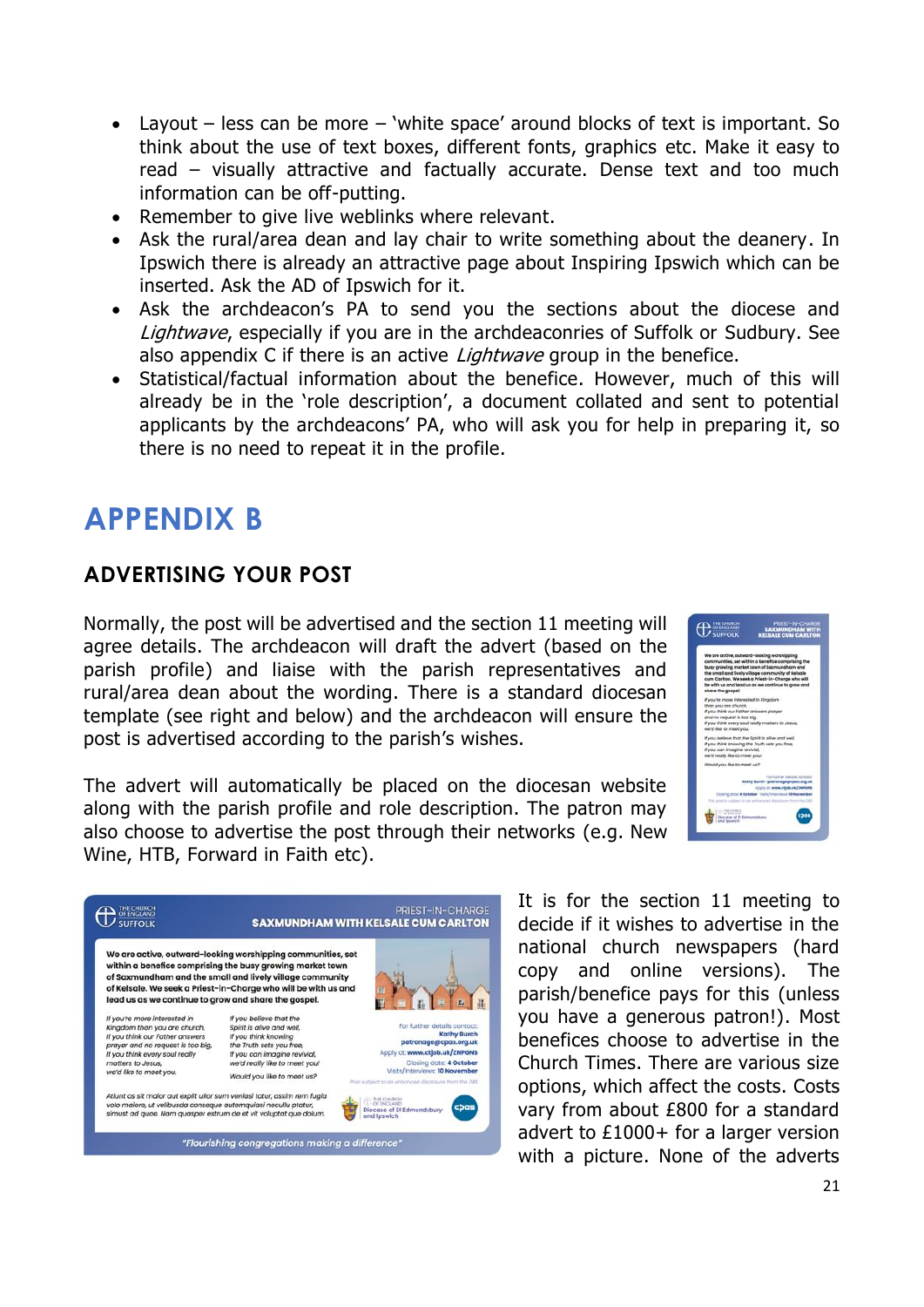allow for much text so it's worth thinking through what's really important. There is also the option of paying an additional 20% premium which allows the advert to be placed 'until filled'. This means that should the post not be filled first time round, the PCC/patron does not have to pay for a second period of advertising. It also allows the advert to run for four weeks before the closing date, rather than the standard two weeks. Many parishes choose this option.

If the parish elects to pay for an advert in the Church Times or elsewhere, the section 11 meeting should agree how the cost will be shared across the benefice. It is helpful if one person (usually a treasurer) is nominated to receive the invoice. Please notify the archdeacon's PA who this is.

# **APPENDIX C – Lightwave Guidelines**

### **GUIDANCE NOTE FOR BENEFICES IN VACANCY WHERE THIS IS AN ACTIVE LIGHTWAVE GROUP**

A vacancy can be a great time for churches in a benefice including Lightwave groups to seek to bless each other and to become closer in every way as everyone prays for and works together towards appointing a new priest. The presence of a Lightwave group can be seen as a positive sign of the desire for growth and be evidence of a rich variety of worship styes and commitment to mission for any potential applicants.

Lightwave groups can be a significant presence in a benefice, especially where there are very small parish churches. It may therefore be appropriate to invite the leader to the prevacancy meeting so that they are aware of the process from the start, and for the group to have representatives attending the section 11 and 12 meetings. It is very desirable for the group to be proportionately represented in both the parish profile and the interview process. It is for the statutory Section 11 meeting to decide what that proportionate representation should look like as this meeting is the place where the profile and interview panel is decided.

**The Profile.** Where there is a Lightwave Group in the benefice, this should be made clear in the profile and the Lightwave group should be encouraged to contribute something about itself including how it relates to the benefice and contributes to mission. It may be appropriate for a Lightwave representative to be part of the profile-writing group. Where the Lightwave Group is under a Bishop's Mission Order, the leaders of the local Lightwave group will make sure a contribution to the Benefice Profile is written and checked with the chair of the BMO Council before submitting it.

**The Interview Process.** It may be appropriate for the Lightwave group to be included on the day the candidates visit, giving candidates an opportunity to meet with members of the group.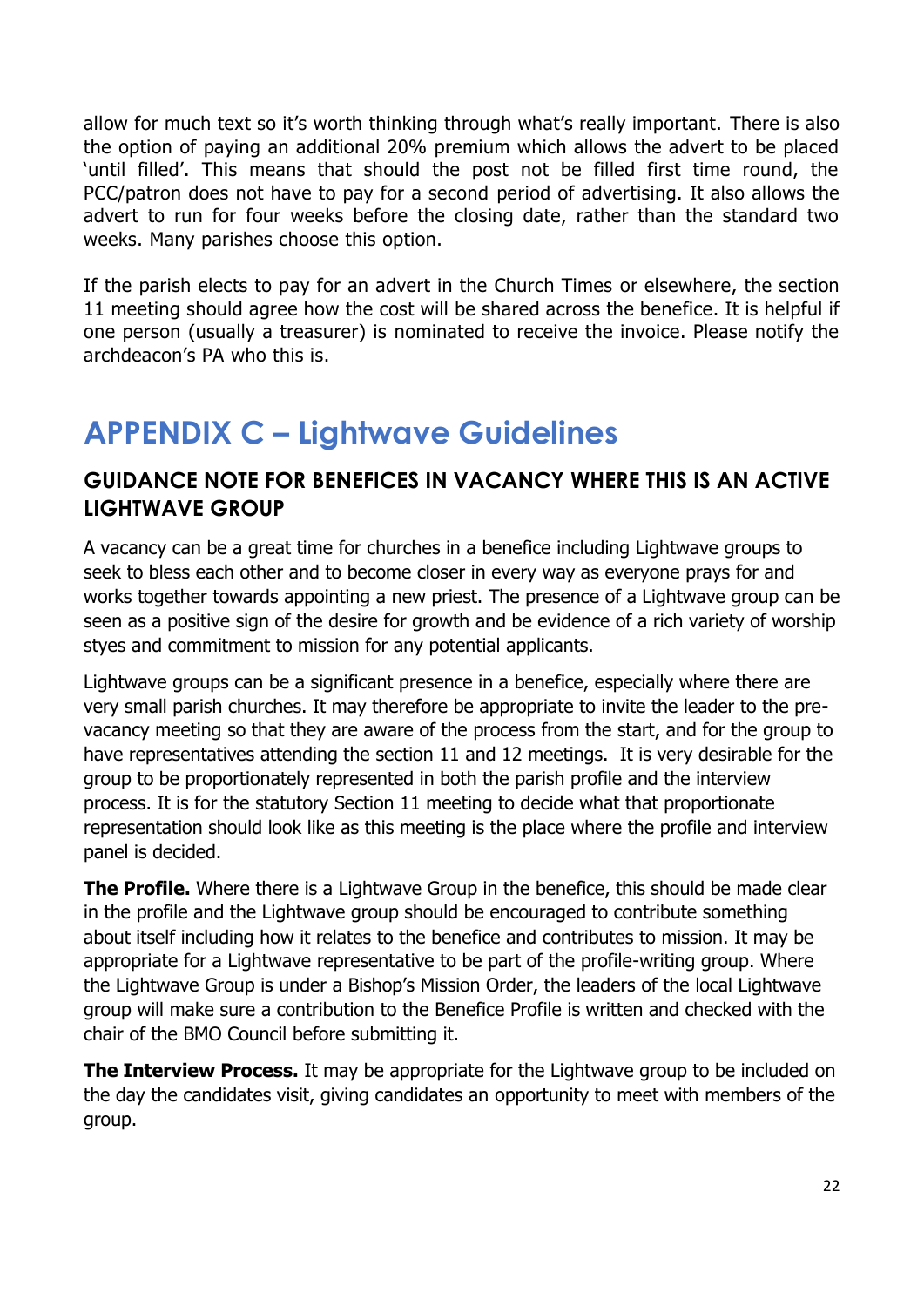The interview panel is agreed by the Section 11 meeting. Parishes usually agree two representatives from each parish, though some choose to reduce that number so that the panel size does not overwhelm candidates. Panel size is also an important consideration for the section 11 meeting in terms of how Lightwave groups might be represented. The section 11 meeting might consider the following:

- **A. If the Lightwave group in the benefice is governed by one of the PCCs**, it will normally be for that PCC to include the consideration of Lightwave representation in the selection of their own parish reps. However, in some circumstances, for example where a Lightwave group is particularly active and wellestablished, the Section 11 meeting may agree that the Lightwave group should additionally have its own rep. Consideration of this and who this might be should be discussed in advance of the Section 11 with the Rural Dean.
- **B. If the Lightwave group in the benefice is governed by the Bishop's Mission Order Council**, the BMO Council is the equivalent body of the PCC. In such a case it would be good for the Rural Dean to ask the BMO Council to recommend a representative or representatives. The BMO Council will make a recommendation in consultation with the Lightwave group leaders and take into account any advice communicated to them by the pre-vacancy meeting, the rural dean or others in the benefice. Whether to accept this recommendation will lie with the Section 11 meeting.

# **APPENDIX D – Vacancy Checklist**

| <b>Pastoral</b>         |                                                               |
|-------------------------|---------------------------------------------------------------|
| 1                       | Do you have names and contact details of                      |
|                         | 1. any who receive Holy Communion at home?                    |
|                         | 2. people whom the priest visits/phones regularly?            |
|                         | 3. any residential care homes?                                |
|                         | Who will                                                      |
|                         | 4. be the main point of contact/take emergency calls?         |
|                         | 5. take sick/home communions?                                 |
| <b>Baptisms</b>         |                                                               |
| $\overline{\mathbf{2}}$ | Make sure you know                                            |
|                         | a. who deals $-$ or will deal with $-$ bookings for baptisms. |
|                         | b. who will do any baptism visits.                            |
|                         | c. who will deal with certificates/candles/cards/leaflets.    |
| <b>Weddings</b>         |                                                               |
| 3                       | Do you know                                                   |
|                         | a. who wedding enquiries will be made to?                     |
|                         | b. about legalities relating to weddings e.g. divorcees?      |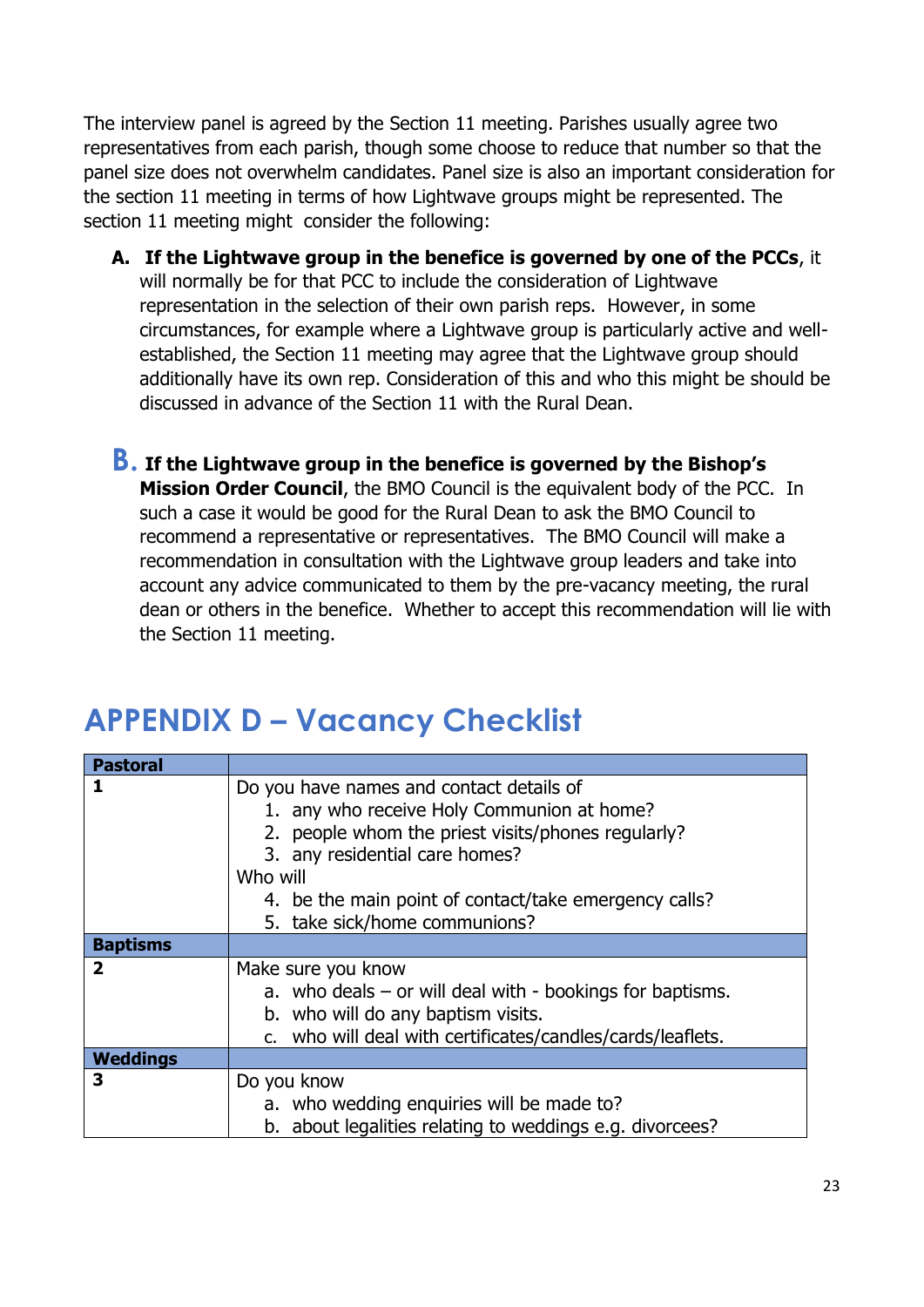|                                    | c. about banns of marriage $-$ the register, ensuring they are<br>called, issuing certificates?<br>d. who to contact if you have a query (probably rural/area dean<br>or registrar)                                                                                                                                                                                                                                                                                                                                                                                                                                                                                                                                                                                                                                                                                                                                                                                                                                                                                                    |
|------------------------------------|----------------------------------------------------------------------------------------------------------------------------------------------------------------------------------------------------------------------------------------------------------------------------------------------------------------------------------------------------------------------------------------------------------------------------------------------------------------------------------------------------------------------------------------------------------------------------------------------------------------------------------------------------------------------------------------------------------------------------------------------------------------------------------------------------------------------------------------------------------------------------------------------------------------------------------------------------------------------------------------------------------------------------------------------------------------------------------------|
| <b>Funerals and</b><br>churchyards |                                                                                                                                                                                                                                                                                                                                                                                                                                                                                                                                                                                                                                                                                                                                                                                                                                                                                                                                                                                                                                                                                        |
| 4                                  | (The outgoing priest should inform the funeral directors of the new<br>arrangements for funeral bookings.)<br>Do you know<br>a. who will deal with funeral enquiries and organising funerals?<br>b. the contact details of funeral directors, grave diggers,<br>organists, bell captains etc?<br>c. who will forward requests for monuments/inscriptions to the<br>rural/area dean?                                                                                                                                                                                                                                                                                                                                                                                                                                                                                                                                                                                                                                                                                                    |
| <b>Church</b><br><b>services</b>   |                                                                                                                                                                                                                                                                                                                                                                                                                                                                                                                                                                                                                                                                                                                                                                                                                                                                                                                                                                                                                                                                                        |
| 5                                  | (The outgoing priest will normally organise the rota for the first three<br>months if you ask them.)<br>Do you know<br>a. who<br>will<br>responsible for arranging<br>for<br>be<br>cover<br>Sunday/midweek services?<br>b. the contact details for local priests and readers who may be<br>able to take services?<br>c. what needs to happen to prepare the church $-$ who orders<br>wine/wafers $-$ including gluten free wafers, candles, the<br>Advent wreath, palm crosses, Paschal candle etc.? Prepares<br>the linen? Changes altar frontals etc.? Details of how much<br>and when to order and costs. (There may be catalogues or<br>online details.)<br>d. what are the key services already agreed in the diary? This<br>may include seasonal services - e.g. Christmas, Easter,<br>Pentecost, Remembrance, Harvest. Other special services -<br>e.g. Mothering Sunday (who organises flowers?), Palm Sunday<br>(who organises the donkey!?), Christingle (who prepares the<br>Christingles?). Are there sample orders of service available<br>(hard copy or electronically)? |
| <b>Schools</b><br>6                |                                                                                                                                                                                                                                                                                                                                                                                                                                                                                                                                                                                                                                                                                                                                                                                                                                                                                                                                                                                                                                                                                        |
|                                    | Do you<br>a. Have contact details of local schools?<br>b. Know about arrangements for any school services and<br>assemblies?                                                                                                                                                                                                                                                                                                                                                                                                                                                                                                                                                                                                                                                                                                                                                                                                                                                                                                                                                           |
| <b>Financial</b><br>matters        |                                                                                                                                                                                                                                                                                                                                                                                                                                                                                                                                                                                                                                                                                                                                                                                                                                                                                                                                                                                                                                                                                        |
| 7                                  | Do you<br>a. have a list of current parochial fees e.g. for occasional<br>offices, memorials?                                                                                                                                                                                                                                                                                                                                                                                                                                                                                                                                                                                                                                                                                                                                                                                                                                                                                                                                                                                          |